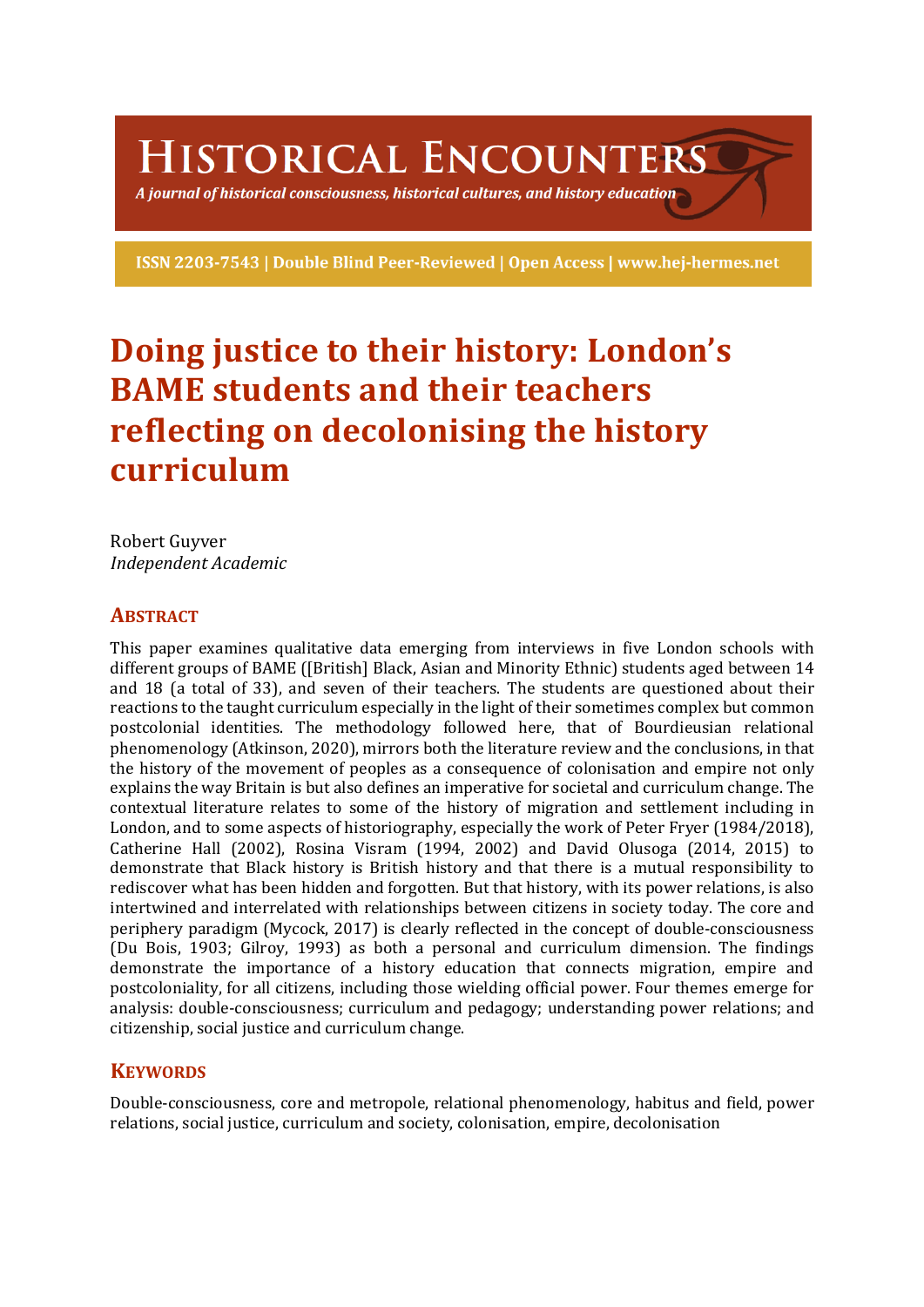### **CITATION**

Guyver, R. (2021). Doing justice to their history: London's BAME students and their teachers reflecting on decolonising the history curriculum. *Historical Encounters, 8*(2), 156-174. https://doi.org/10.52289/hej8.209

### **COPYRIGHT**

© Copyright retained by Author/s Published 6 May 2021 | Metadata Note added 23 July 2021 Distributed under a CC BY-NC-ND 4.0 License

### **Introduction**

This is a study, conducted through interview-conversations in April and May 2018, with groups of teenage BAME students, mostly female, and their teachers, in five secondary schools across London reflecting on decolonising the history curriculum that they had been taught or were teaching. The study explores how they evaluated personal identities and family histories in relationship to their history education. The interviews were undertaken on the understanding that neither the schools nor the teachers or students would be named, but that the identity-heritages of the interviewees would be revealed. The difficult decisions associated with representing the findings of this investigation have been about how to organise the results and make the necessary abbreviations or compressions of extended and detailed conversations. Rather than presenting this school-by-school it was decided to synthesise the findings through four themes which are discussed under the methodology below.

### **Literature review**

Whereas the interview-conversations themselves reveal the reading preferences of both teachers and students, the research data has to be put in a wider context of both the UK and particularly English society (bearing in mind the multiple jurisdictions of the UK) at this time  $(Apiril/May)$ 2018), and where the History curriculum stood, with its related dynamics. Similarly, the discussions in the schools reveal how BAME dimensions had enhanced the taught curriculum with examples of British rather than American campaigners for justice (e.g. Paul Stephenson, Claudia Jones and Asquith Xavier), and some focus on victims of injustice (e.g. Kelso Cochrane and Stephen Lawrence<sup>1</sup>). Migration, with related citizenship and inclusion implications, had become a core issue both in society itself and in the curriculum. The EU Referendum campaign (Feb-June 2016) was strongly associated with a debate about taking back control at different levels, including of who enters the country. The debate about how earlier migrants had been treated came to the fore at this time  $(Apri 2018)$  with revelations of individual cases in the Windrush<sup>2</sup> scandal.

The last national curriculum changes had taken place five years earlier in the summer of 2013, after some robust debate in response to the government's much-criticised draft history curriculum (February, 2013), which was set out as a celebratory canon of mainly English historical events, many of them military. This was modified after interventions within governmentconvened meetings from individuals associated with interest groups, significant among them the Historical Association, the Royal Historical Society and the Schools History Project. The motivation within these redrafting sessions was not so much about how the curriculum might be decolonised, but about how it might be reframed to offer a sensible relationship between the proposed substantive content and an inquiry approach. The national curriculum itself as a cohering educational force in society had been undermined by two factors. First, in some if not many schools the old-style three-year Key Stage 3 History course, covering 11 to 14 year olds, had been reduced by senior managers to two years with Year 9 being used to extend the lead-in to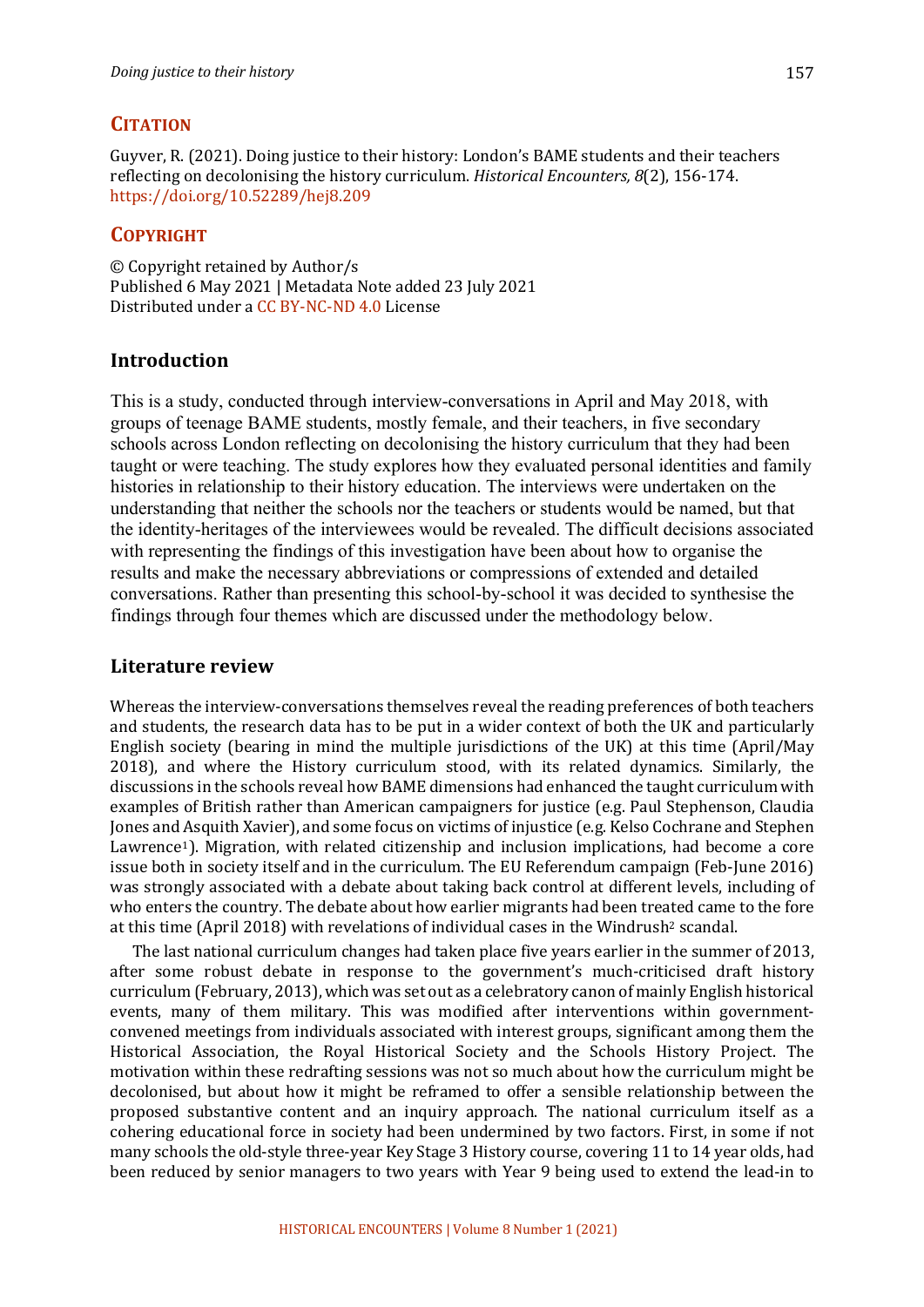GCSE examinations, especially to support subjects which were considered to be more important than History. The other factor was a structural change whereby old local authority schools were becoming centrally-funded academies, often within multi-academy trusts (MATs) none of which by law had to study the national curriculum. History courses in each MAT might be different. This situation has recently been examined by Mary Woolley (2020), following earlier concerns by Stephen Ball (2015). There would be no guarantee of students leaving school at aged 16 or 18 having an understanding of migration or empire unless their teachers were committed to achieving it.

In April 2018 when the interviews were started there were revelations in *The Guardian* about the treatment of vulnerable individuals from within the Windrush Generation, with mainly West Indian/Caribbean heritages. There were deportations or threats of deportation as part of the UK Home Office's aggressive 'hostile environment' policy. The associated rights to work and remain in the country were being denied to those who could not find the correct paperwork. Details were being published on a daily basis at the time of the April 2018 Commonwealth Heads of Government Meeting  $(CHOGM)<sup>3</sup>$  which was being held in London. These reports were later published in book-form by Amelia Gentleman (2019). Her pursuit of individual cases was notable, particularly the impact that government policy had on the lives and families of Sarah O'Connor, Anthony Bryan and Paulette Wilson. For these unfortunate victims, the political was personal, feeding into their double-consciousness in a real way.

The original Windrush arrivals (22 June 1948) had been interviewed by Peter Fryer whose *Staying Power* (1984/2018) would become a seminal work. Awareness of a sense of mutually experienced effort during wartime and of new opportunities for work in a devastated post-war Britain catalysed this particular migration, and individual experiences would be further illustrated by Stephen Bourne in *Motherland Calls* (2012), and by David Olusoga in *The World's War – Forgotten Soldiers of Empire* (2014). The Windrush Generation suffered from discrimination and racial abuse on the streets of London when they first arrived, and subsequently. The related locales, broadly speaking of 'metropole' (in this case London) and 'colony' (in the case of Windrush and in 1948, the various large and small island jurisdictions in the Caribbean, that were then colonies of the UK, or had similar status) have been discussed by Catherine Hall (2002) drawing on the work of Cooper and Stoler (1997), making a strong recommendation that the two histories (of the metropole-based power and the once colonised world) should be seen in the same analytic frame, stressing that the one could not be understood without the other. The missing element in this narrative was the wider history of the British Empire, and the fact that the West Indies had been where slavery had operated. In addition, there was the link to Africa as those same enslaved people were transported across the Atlantic from West Africa, some being brought in from places closer to the centre of the continent.

As Visram has stressed, "What is important is the relationship between these several histories. Black history is part of British history. As such it is central to school history" (1994, p. 60). Hall's work reaffirmed this view that Britain cannot be "understood in itself without reference to other histories" (2002, p. 9). She went on to assert that the nation can be understood "only by defining what is not part of it, for identity depends on the outside, on the marking both of its positive presence and content and of its negative and excluded parts" (p. 9). Mycock reflected that there is "a correlation between the extent of migration from the colonial periphery to the post-colonial metropole and the intensity of the 'politics of empire' and history education" (2017, p. 402).

Imperatives to transform societal and school experiences would come from different directions and at different times. Reni Eddo-Lodge (2016) would put into words her unhappiness about "how we understand ourselves through the eyes of someone else" (p. 78) and her sense of "a kind of displacement that went hand-in-hand with Britain's collective forgetting of black contributions to British history" (p. 79). Her complaint was that they were always American examples of the struggle for human rights that she had to study at school, when there were in fact British examples much closer to home, like the campaigning of Paul Stephenson in the Bristol Bus Boycott of 1963. Eddo-Lodge tells the reader that her family would never let her forget her Nigerian roots, but she describes herself as British-Nigerian. In a famous passage W.E.B. Du Bois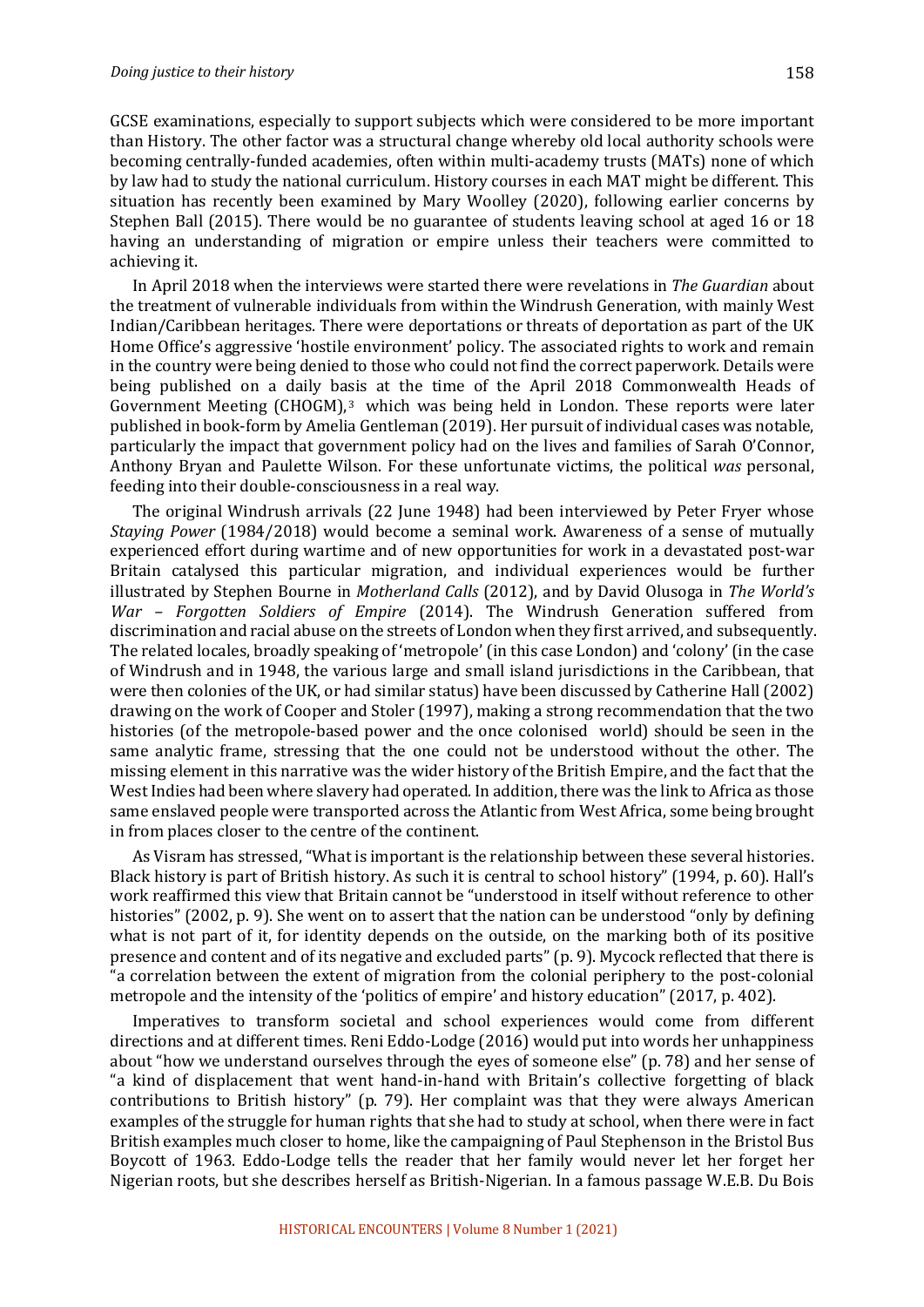echoes almost exactly what she describes. This 'double-consciousness' was a "sense of always looking at one's self through the eyes of others, of measuring one's soul by the tape of a world that looks on in amused contempt and pity." Being both Black and American he identified as one who "ever feels his twoness ... two souls, two thoughts, two unreconciled strivings; two warring ideals in one dark body, whose dogged strength alone keeps it from being torn asunder" (Du Bois, 1903, pp. 3-4).

The notion of double-consciousness would be developed by Paul Gilroy who claimed that "it acquires an ethno-psychiatric flavour specific to colonial and semi-colonial social life" (1993, p. 161), and implied that he prefers the term 'double vision.' Nevertheless, what becomes clear is that the double-consciousness or double vision is required on both sides of the debate, Black and white. 

Television would play its part in normalising awareness of double-consciousness in people's identities, especially in the *Who Do You Think You Are* series, which drew on the multiple locations of the family histories of celebrities like Alistair McGowan [Scotland, India], 2007; Hugh Quarshie [Ghana, Netherlands], 2011; Nitin Ganatra [Gujurat, Kenya], 2013; Adil Ray [Pakistan, Kenya, Uganda], 2020; Anita Rani [India], 2018); Reggie Yates [Ghana], 2019; Naomi Harris [Jamaica, Trinidad & Tobago, Grenada], 2019; and Sunetra Sarker [India, Bangladesh], 2019. David Olusoga's *A* House through Time (BBC, 2018-2020), three sets of programmes, located in Liverpool, Newcastle and Bristol, achieved in many of its case-studies the objective of seeing the metropolecolony dynamic in a single analytic frame. He would through his other television work bring home two significant developments. The first, *The Unwanted – The Secret Windrush Files* (BBC, 2019) was a poignant follow-up to the 2018 Windrush revelations in which individual stories were told of how the official 'hostile environment' and the unequal, unjust power relations associated with it, felt and looked in the unofficial lives of individuals. The second, *Britain's Forgotten Slave-Owners* (BBC, 2020) provided the background to the work of the UCL research-team, led by Catherine Hall, on *Legacies of British Slave-Ownership* (Hall et al., 2014), demonstrating that the industrial revolution and the growth of railways would not have been possible without the re-investment following vast compensation payments made to individuals who had lost income from slave ownership. 

Linking these elements back to society itself, that is to both 'the public' and a significant institution, the Home Office (which is also responsible for the police force), and to a linked awareness of the importance of curriculum change across society, is this extract from Wendy Williams's Windrush Lessons Learned Review (March, 2020):

> The Windrush scandal was in part able to happen because of the public's and officials' poor understanding of Britain's colonial history, the history of inward and outward migration, and the history of black Britons. A lack of institutional memory or comprehensive understanding of the impact of the complex immigration situation created by successive legislative changes, set against an unwillingness or inability to learn from past mistakes, or to engage with experts and local communities, has compounded this situation. Officials need to understand the past to inform the present and the future of immigration policy.  $(p. 139)$

Her 'Recommendation 6' was for Home Office staff re-education along exactly the same lines as identified above, and for annual reporting of the same. Of similar concern was the high number of stop-and-search incidents between police and the BAME population, despite denials that there was institutional racism in the force. It is ironic that the Home Office's own publication offering guidance for those aspiring to British citizenship should itself be less than inclusive (or diverse). It includes a chapter of officially approved history on which immigrants would have to submit themselves for testing. However, on 21 July 2020, 181 historians in an open letter published by the Historical Association (HA, 2020) subjected the history section of *Life in the UK* (LIUK) (2013) to excoriating criticism. The signatories argued that this complacent narrative of British power and exceptionalism, which failed to give any credit for indigenous agency in independence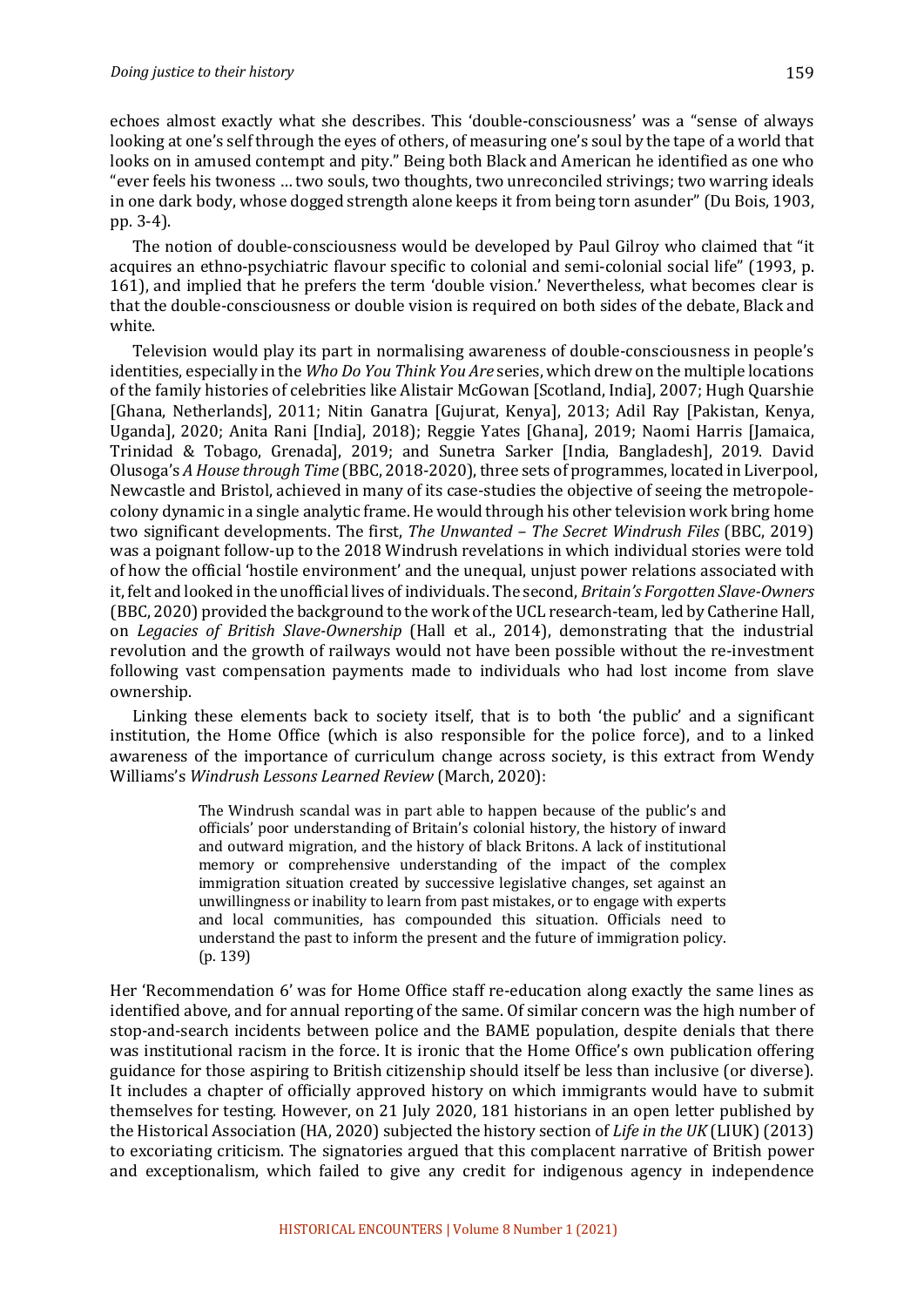struggles, and downplayed both the impact of colonialism and the richly diverse legacy of postcolonial migration, was in urgent need of amendment.

These concerns also emerged as central to the TIDE-Runnymede Report on *Teaching Migration*, *Belonging and Empire in Secondary Schools*. Its authors (McIntosh, Todd & Das, 2019) noted that "migration and empire are not marginal events: they are central to our national story. As it stands, the story we are telling is incomplete"  $(p. 4)$ . They also make the important observation that "to adequately prepare students to be tolerant, confident citizens, these topics must be understood as integral both to our history and to the richness of British culture" (p. 4). So, not only is the image of Britain presented to migrants an inadequate one, similarly the image being taught to the 'settled' population is also a distorted one, in urgent need of change, and for the same reason that the LIUK booklet is widely considered now to be unsuitable. A shared vision for citizenship has to have a deeper, broader historical dimension with a sense of mutual responsibility.

The momentum for change has gathered pace in the wake of the Black Lives Matter movement and since the death in custody in the USA of George Floyd on 25 May 2020. The toppling less than a fortnight later in Bristol on 7 June, 2020 of the listed statue of Edward Colston (1636-1731), beneficiary of the slave trade through the Royal African Company and later local philanthropist, indicated that feelings about celebrating the life of a such a man were running high. An extended debate in the House of Commons on 20 October 2020 coincided with Black History Month, and revealed a widespread and perceptive interest in these matters, including from MPs with postcolonial heritages (Hansard, 2020).

What follows is a section on the thinking behind the methodology of this research project, but at a deeper level the relational phenomenology which underpins it is itself a feature of the corresponding power-play at work in society.

#### **Methodology**

The collecting of data with groups of 14, Y9 students, aged 13 and 14, 12, Y11 students, aged 15 and16, three, Y12 students, aged 16 and 17, and four, Y13 students, aged 17 and 18, amounting to 33 (30 female, three male) and their teachers (a total of seven) was conducted through interviews which developed naturally into conversations. This took place on five different days (April 30; 3, 11, 16, and 22 May, 2018) in five different locations (South London, East London, West London, and North London). Tables 1-5 include details of the teachers and of the heritages and year groups of the students. An explanation of the significance of the school year can be seen in Table 6. The different sets of questions are given in Table 7. Having taught in London himself, for many years as a Head of History, Martin Spafford<sup>4</sup> (the interviewer) asked his colleagues in the London history teaching community if they could request in their own schools volunteer BAME students who would be willing to meet in relatively small groups to discuss curriculum and identity matters from their own perspectives.

The presentation of all the data as later transcribed by the interviewer (which stands at over 75,000 words) would not have been possible in a single article. The problem has been to decide on how best to analyse this data. The solution has been found in a combination of (a) Bourdieusian theory as developed recently by Atkinson (2020), especially that of relational phenomenology, and (b) the adoption of a thematic approach arising from a reconfiguration of the questions and responses into corresponding sets of 'habituses' and 'fields', with an emphasis in this case on habitus being associated with personal dispositions and fields as the areas in which these dispositions work (See Tables 8 and 9). The dynamic for analysis, which has conveniently allowed for the emergence of four themes, has arisen from identifying sets of habitus-field reactions. Nevertheless, it has proved impossible to equate themes exactly with corresponding fields and habituses, as Habitus 1 relates to both to personal and to curriculum fields (Themes 1 and 2), and Field 3 relates to Themes 3 and 4.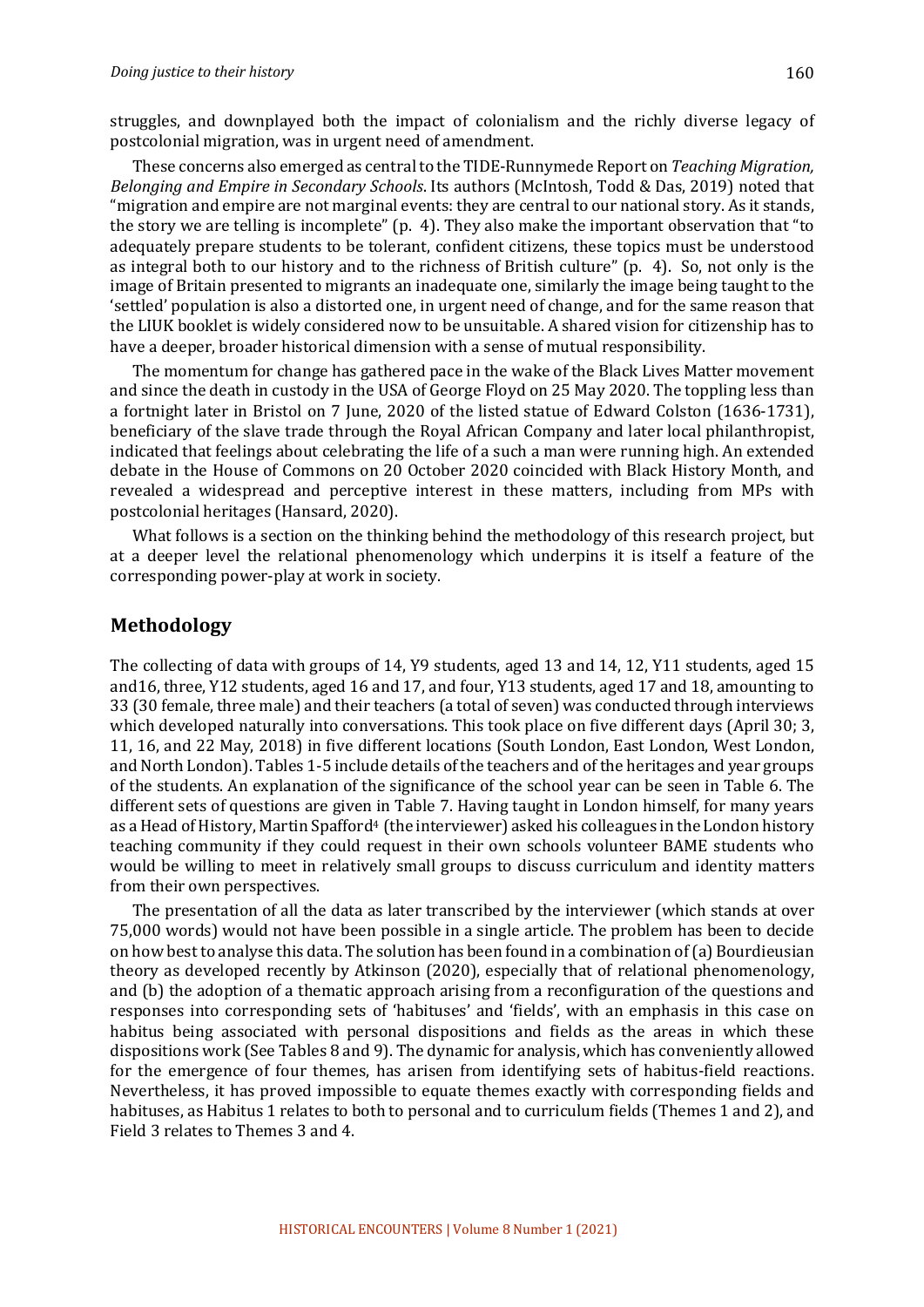The interviews can be seen as conversations and thus as forms of discourse about personal and school experiences of how decolonising the curriculum is linked to inclusion and diversity. These embrace citizenship concepts as well as curricular elements. The methodology also draws on Finlay's interpretation of the two 'iterative stages' of phenomenological research, and thus the conversations within these interviews can be seen as linking the students' and teachers' lives in the metropole (in this case London) (a) *holistically* to past and present lives in the wider world and (b) *dialectically* (Finlay, 2012, p. 174), where '[s]hared ways of being were learnt in microexchanges of learning within groups' (Sales, 2012, p. 75).

Table 8 shows how the relationship between Habitus and Field works with a corresponding element of relational phenomenology and relates to the themes (see Table 9).

### **Findings**

#### *Theme 1: Double-consciousness*

This theme can operate at several different levels, drawing on different objects of consciousness, including the geographical and historical dimensions of family life (the students' life-world experiences), and within that the habitus-field inter-play as reflected in awareness of past and present family involvement in the relationship between the 'periphery' (broadly, the former 'colony') and the 'core' as the locus of former colonising power and present place of residence (the 'metropole'). In this section double-consciousness as an element emerging in the interviewconversations will be examined in the context of reflections about aspects of family life, and then in the next section in reflections about how these life-world experiences impact on the students' views about the history curriculum and how it might be amended.

Visits mentioned in the conversations included family holiday visits to the Middle East [Somalia], Africa [Ghana], and the Far East [Vietnam]). Ghana was also the destination of one of the teachers (T7) for research into her university dissertation on family history. Her knowledge of Ghanaian culture would feed back into her teaching when she taught her class a Ghanaian song which caught the spirit of independence. Two of Ghana's maritime castles linked to the slave trade featured (St George's d'Elmina and Cape Coast Castle). The Nkrumah Memorial Park in Accra was visited (by student G-F11C) and fed back into a better contextual understanding. "Ghana was under English rule until Kwame Nkrumah who freed us from the British Empire."

The overseas trips were linked to discussions about the extent to which the students felt they could still identify as belonging to their countries of origin or felt themselves to be totally British. Family generosity was appreciated but so was the chance to get back to London. A male student in School E who identified as mixed Vietnamese (mother) and Cumbrian (father) regretted not having had school input on the Vietnam War *before* visiting Da Nang and the massacre site at My Lai. The father's belief that he was descended from Vikings added to the richness and brought a migratory element to the British identity. Many of the students and at least one of the teachers (the teacher with an Irish heritage in School C) identified as Londoners.

Some of the family histories suggested a more traumatic past. In School D a Y9 student linked to both São Tomé and Principé and Portugal had a grandmother who it seemed knew about or might even have witnessed a massacre in 1953. Although slavery there officially ended in 1875, labour conditions were little better than slavery and the 1953 revolt by oppressed contract labourers (the grandmother was probably one of these) was violently put down and the bodies thrown into the sea. This was commemorated annually on the beach, but the memory of this colonial conflict, which had fed into demands for independence, was passed on within this family.

In more than one case students had parentage mirrored the multi-angular nature of the slave trade, with one parent from the Caribbean and another from mainland Africa: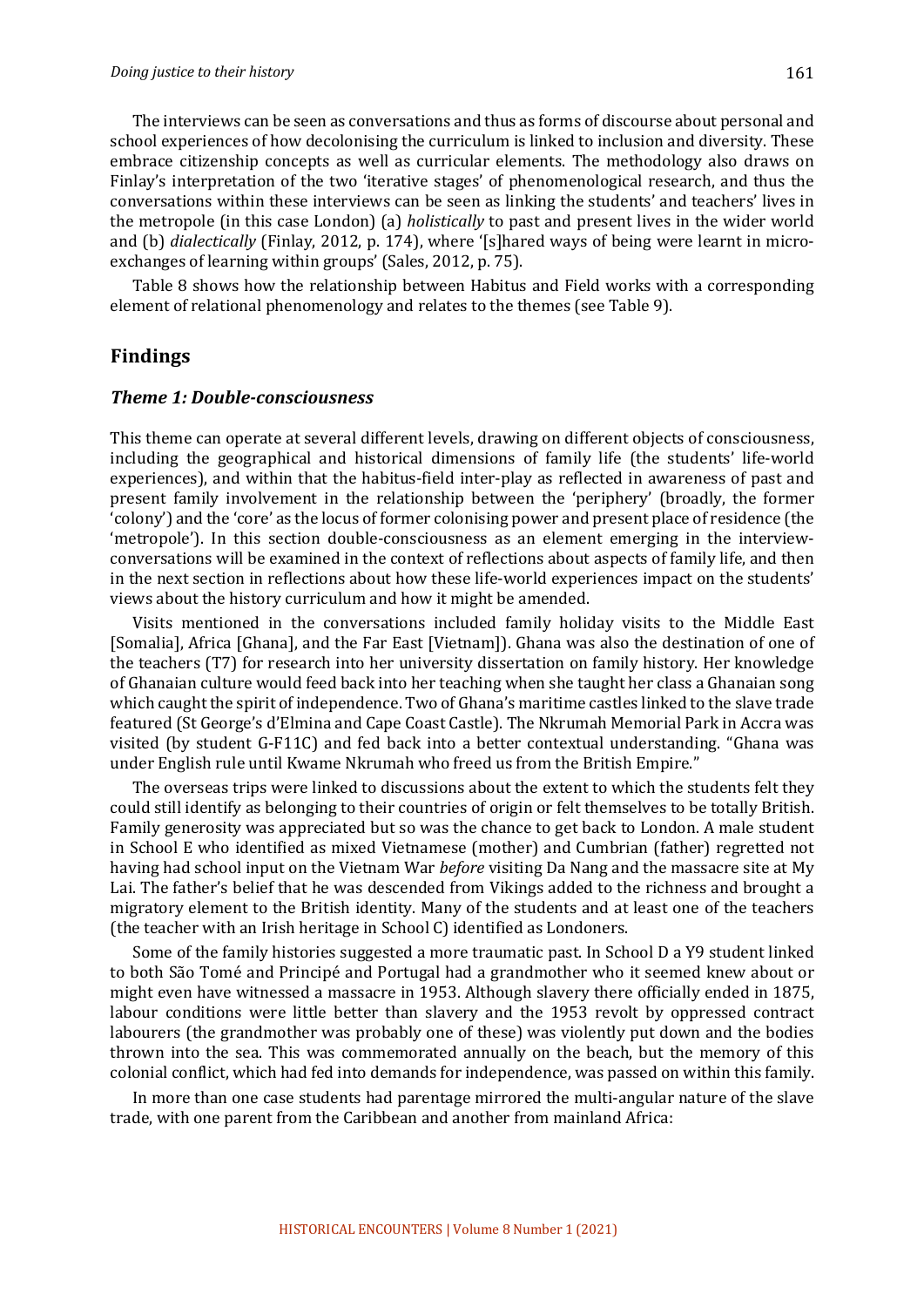School A students Y9 – Nigeria/St Vincent Y9 – Dominica/Nigeria/Ireland Y12 - Sierra Leone/Liberia/Guinea/Jamaica Y13 - St Lucia/Zambia

The Y9 student (above) with links to St Vincent could be even more specific about the location, which was an island named Bequia to the south of St Vincent, where there had been a Scottish presence. Indeed, her mother, undoubtedly descended from slaves, had had a Scottish maiden name. The Legacies of Slavery UCL website indicates that in 1817 there were 482 enslaved Africans on Bequia.

Within family memory there were accounts of experiences in the metropole itself. One student (D-F9A [Dominica/Nigeria/Ireland]) told about how there had been a proactive and deliberate move to gather the paperwork together to apply for and gain citizenship soon after arrival, because the family had sensed that one day there might be an attempt to 'send them back.' Recent events linked to the 'hostile environment' had proved that this had indeed been a necessary precaution. This family with members working "in banks and stuff" had saved enough money to be able to do this. There was a strong sense of having distanced themselves from the Caribbean as they had lost the patois and had slowly been assimilated into London society. The recently revealed cases evoked some sympathy in the students. These Windrush scandal victims "didn't have the foresight."

Student A-F9E (India/Jamaica/Dominica/France) couldn't understand until she was older what her grandmother meant by "all that I have done for you." In fact, it meant living in what was then a racist anti-immigrant society characterised by prejudicial exclusionary signs put up by landlords or landladies. It was the Bristol bus boycott which led to some legal changes in race relations, both in employment and in housing.

Another student B-F9A (with heritages linked to the Philippines and China) who was raised in the Philippines was expected by her mother to change in the way she related to people because she was in London or Britain. But although it seems she could relate positively and seek to treat people equally she nevertheless complained of there being a 'silent prejudicity' in society where she felt a negative sense of being different.

The Y13 School A student (A-F13A) with links to both St Lucia and Zambia was among the most articulate and sophisticated in her responses. She had a strong locational sense enhanced by two strands of family influence: her uncle and her grandfather, whose views in some ways complicated a polarised postcolonial narrative. She linked Cecil Rhodes with De Beer diamonds who were still employing people in Zambia and other parts of Africa.

> Yes, because I think it's the De Beer diamonds and I was like. I was looking up diamonds and I was, like, De Beer's nice, and then I think it was my uncle who said, oh yes, Cecil Rhodes was, like, a founder of De Beer. And then I started looking into that and, yes, that's an interesting part of history. And yes, that's quite interesting, and then learning about the freedom fighters in Zambia, so like when it arose. So, like, my grandad, he was like, he was head of education at the Commonwealth, so his friends, they were like the freedom fighters, so that was interesting.

She was not in favour of mixing up all cultures into one mixing pot, because she saw cultures and cultural practices, like *sharia* law as having context-specific rather than universal validity. She was against a cosmopolitan multiculturalism, but in favour of a 'symbiosis,' a living together, a toleration of cultures, but not a hegemonic relationship. Thus, she claimed that:

> a culture is a culture for a reason...But if from the side of pluralist multiculturalism, I think it goes on to what you were saying about having that diversity within unity which is everyone's allowed to celebrate their culture and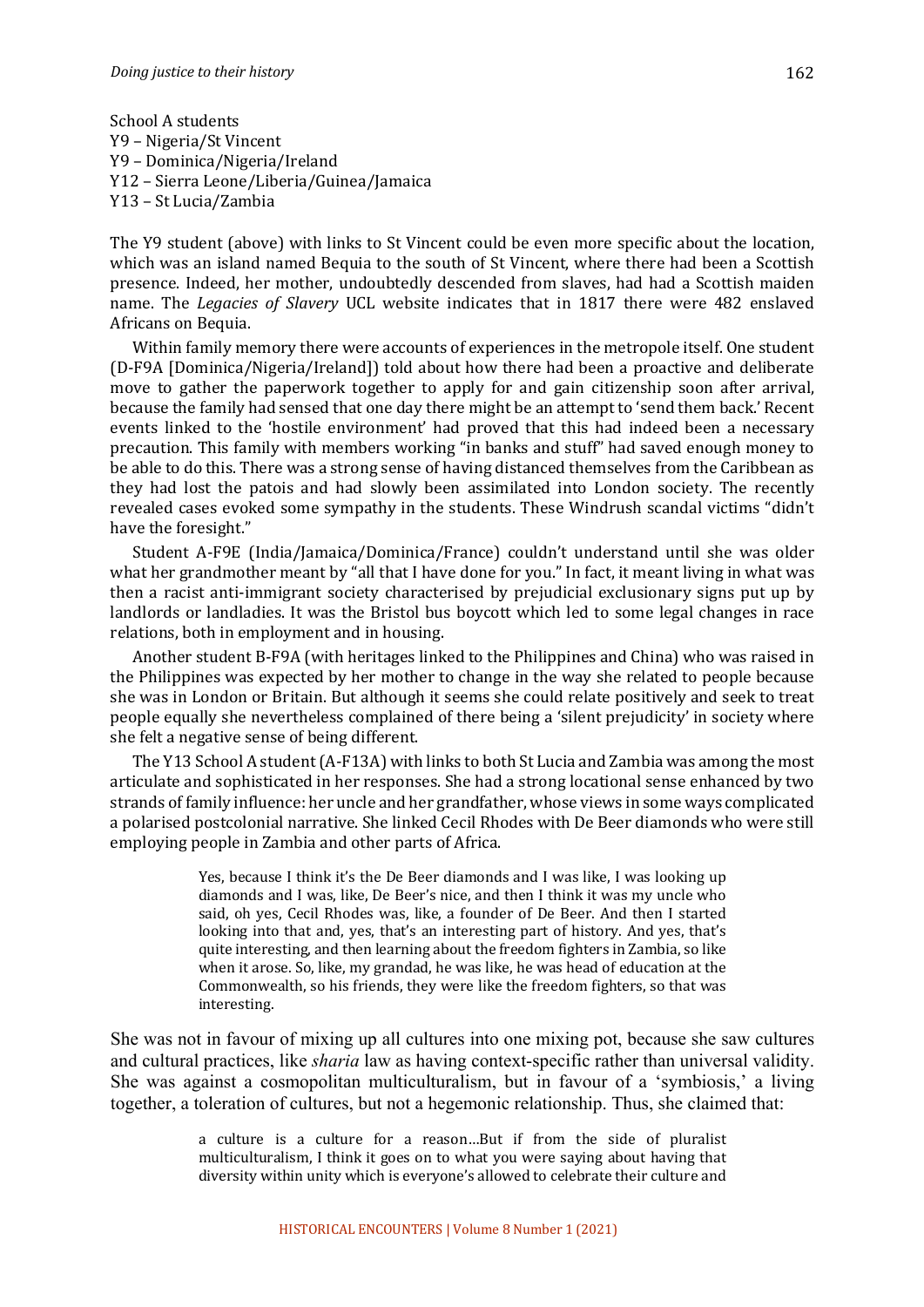represent it and, you know, almost have it within society and have that, like, that symbiosis rather than, like, mashing it together.

She used the word 'represented' more than once, and applied it to the link between being in society and the history that was studied in school, although she like one or two others, including at least one of the teachers (T1, of Nigerian heritage) speaking about an earlier experience, had found that they and their culture were represented more in English (literature) lessons than in History. 

### *Theme 2: Curriculum and pedagogy*

This section examines how the existing frameworks (including both the curriculum itself and the way it is taught) within which the colonisation, imperial and decolonisation elements appear in the history curriculum are *experienced* by these students and *enacted* by their teachers.

> There seemed to be a strong relationship between respect to individuals shown in history lessons and the students feeling that they themselves were valued. This was the case in School A with the Y9 students discussing the film *Pocahontas* where there was resistance to the native Americans being described as 'savages,' and a plea for more depth and more biographical detail rather than generalisation. This was echoed in School B with an extended conversation involving students with heritages linked to Algeria (C-F11B), Pakistan (B-F11B) and Somalia (A-F11B). Student B-F11B (Pakistan) said: "I always imagine, I don't want to be offensive or anything, I just imagine a white guy with a beard hopping off a ship and saying, like, hi this is mine", that he had walked up a beach (they were thinking of Roanoke in 1584) and just claimed the land for himself. This prompted two comments from the student with an Algerian heritage (C-F11B): "It's not what country it was but the treatment of that country"; and "It's not about seeing colour ... it's how you treat colour."

There were mixed views about the value of Tudor history, with one student claiming to have really enjoyed the Y10 Elizabethan unit (which had included the first attempts at colonisation). Others had not liked the repetition either in primary school itself (although the national curriculum had originally been designed to avoid repetition) or the fact that 'Tudors' was studied at both Key Stage 2 and Key Stage 3. Henry VIII's attitude to his wives came in for much criticism in School D, as they did not approve of his killing of women. Although the interviewer in conversation tried to argue that this was a period of great change, the students with heritages linked to Algeria (C-F9D), Somalia/Yemen/Saudi Arabia (B-F9D), Montserrat/USA (F-F9D), and São Tomé & Principé/Portugal  $(A-F9D)$  disapproved of any hero-worship of this king as, in the words of Student A-F9D he "never changed the world," rather contradicting the interviewer, although these students were thinking of stopping racism and genocide. Another view of the traditional 'kings and queens' approach was that it seemed that Tudors or Tudors-and-Stuarts were followed by a complacently proud narrative of how powerful Britain became through imperial expansion with no thought for the impact.

Teachers 4 and 5 (School C) did not teach kings and queens and adopted a history from below approach, encouraging their students to become more reflective and critical, modelling their teaching units and lessons on the structure of a dissertation, inquiry-based, chapter by chapter, also encouraging the use of extracts from historians. Teacher  $7$  (School E) of Ghanaian heritage, allowed one her students with links to Ireland, to teach a lesson about the Irish Troubles.

### **Theme 3: Understanding power relations**

Power relations are seen in these conversations to operate at several levels. The power of the government to decide on a universal policy that all schools would have to follow was regarded as having positive value if the curriculum requirements were for all schools and inclusive (according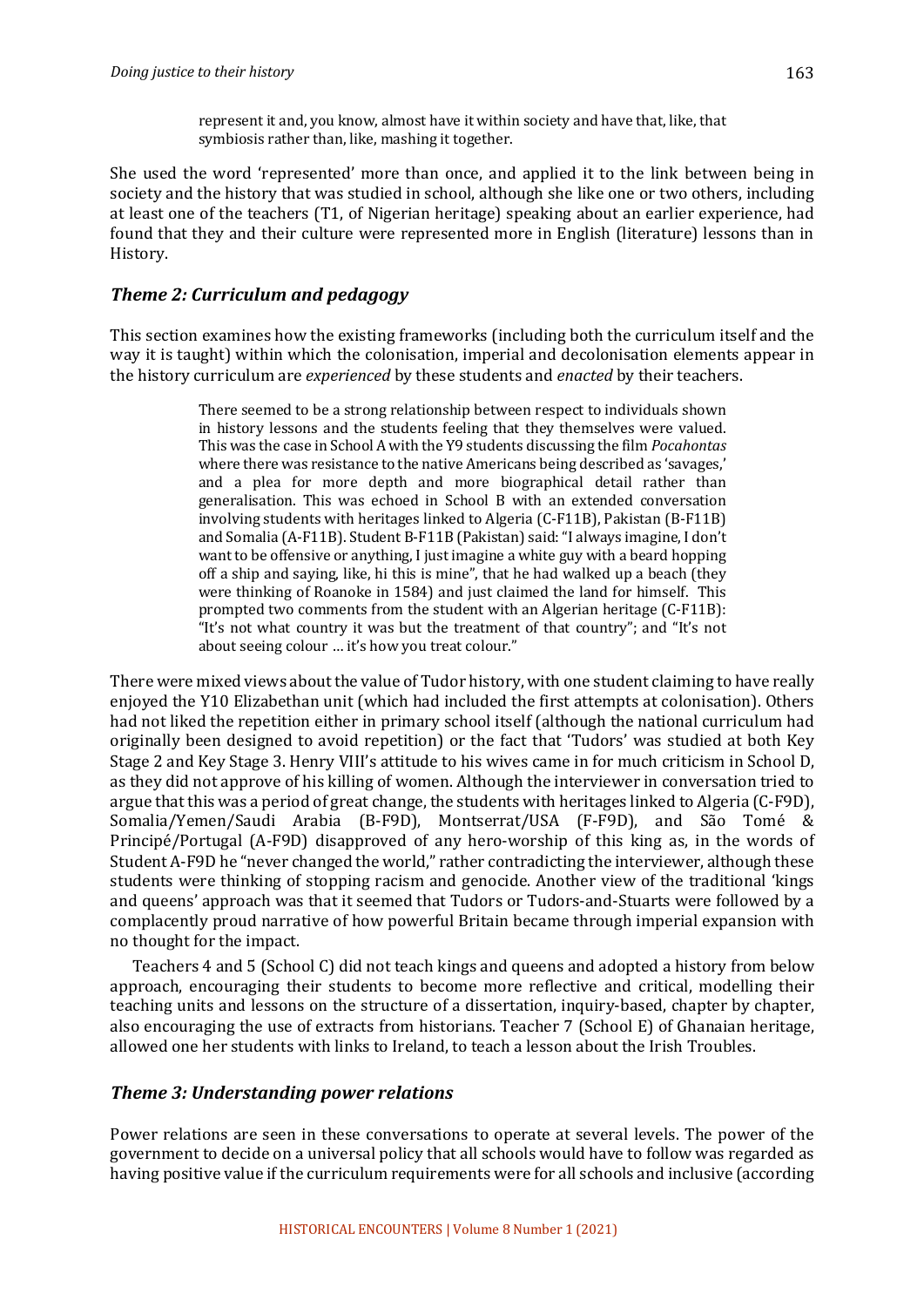to the School D teacher [T5], a Lead Practitioner [History] of Jewish heritage). But this was being frustrated by others wielding different powers, such as school senior managers deciding on reducing the time for the Key Stage 3 programme, or exam boards promoting syllabuses that fell short of the need to include links between empire and migration. The interviewer (Martin Spafford), the teachers and the students all commented on power relations between socioeconomic groups as a factor in history. Enslavement in the  $18<sup>th</sup>$  and  $19<sup>th</sup>$  centuries could be seen in factory conditions in the UK, and in the harsh treatment of white sailors on slave ships.

The concept of 'the personal is political' works at several different levels, but it was used specifically by Teacher D (as above) to refer to his approval of 'stories from below', not naming Raphael Samuel but referring to his school of thought (feminist and Marxist) (see Samuel, 1994). His method was to explore big themes though an SHP-style inquiry-led approach related to individuals like Equiano, Claudia Jones who initiated the Notting Hill Carnival to commemorate the tragically cut-short life of Kelso Cochrane, and the story of Kelso himself. His own research, linked to work as an OCR examiner, had led him to read letters from the East India Company, about slave ships being attacked in in the  $1670s$ . He said, "It's the story, the narrative which is more engaging to me and always has been. That's what I like to share."

Both teachers and students saw a need to see history from below from a 'colonised' point of view. The colonised (mainly in Africa, the Caribbean, and South Asia) were clearly identified by the students as individuals with their own stories (not marginalised) who were in a power relationship with the coloniser. Colonisers, and indeed the corresponding histories about them, were regarded as showing signs of complacency and insensitivity about the power being exercised, mainly because the accounts did not sufficiently place the colonised into the reality of the powernarrative. There was a plea by the students and their teachers for the restoration of these forgotten or marginalised stories, a plea also seen in the work of Fryer (2010), Bourne (2012) and Olusoga (2014, 2015, 2016).

Studying both the pre- and postcolonial histories of formerly colonised jurisdictions after they became independent nations, albeit in many cases having a continuing relationship with the former colonising power (and each other) through the Commonwealth, was seen as an area that had been neglected. Blame was placed by teachers on the government for changing the 2007/2008 curriculum which had required this element (i.e. precolonial civilisations), but now it was merely allowed. This deficit was believed to diminish the status of the citizens of the relatively 'new' postcolonial countries, because a great deal had happened in those locations (with which the students had ongoing family links) before and after colonisation, and ignorance of these histories tended to feed back into street-prejudice about migrant-settlers from these places.

#### *Theme 4: Citizenship, social justice and curriculum change*

It is clear that all of the teachers believed that history education was strongly linked to a range of citizenship dimensions, including the enablement of agency or advocacy. A much-used text across the schools was Mohamud and Whitburn (2016) on *Doing justice to history: Transforming Black history in secondary schools*, although the teachers did not generally see 'Black history' as separate from history as a whole. These authors themselves recognised the salience of Bourdieu's theory of habitus to explain in biographical examples different forms of response (and thus of agency) to injustice. 

School A's teacher (T1) encouraged his students to use their right to vote and to be aware of how society can scapegoat others, as happened in Germany in the 1930s. Both teachers in School B (T2, T3) in East London were deeply aware of the importance of discussing current affairs and setting them in an historical frame. They knew that there were different views about migration among the students (and their families), but like T1, wanted to explore in a rigorous way how such prejudices can lead to discrimination. T4 and T5 (with heritages linked to Ireland and East Africa) used their unit on the Matchwomen, Irish migrants from families affected by the Famine, to show how these women had campaigned against injustices over pay, and had been empowered to travel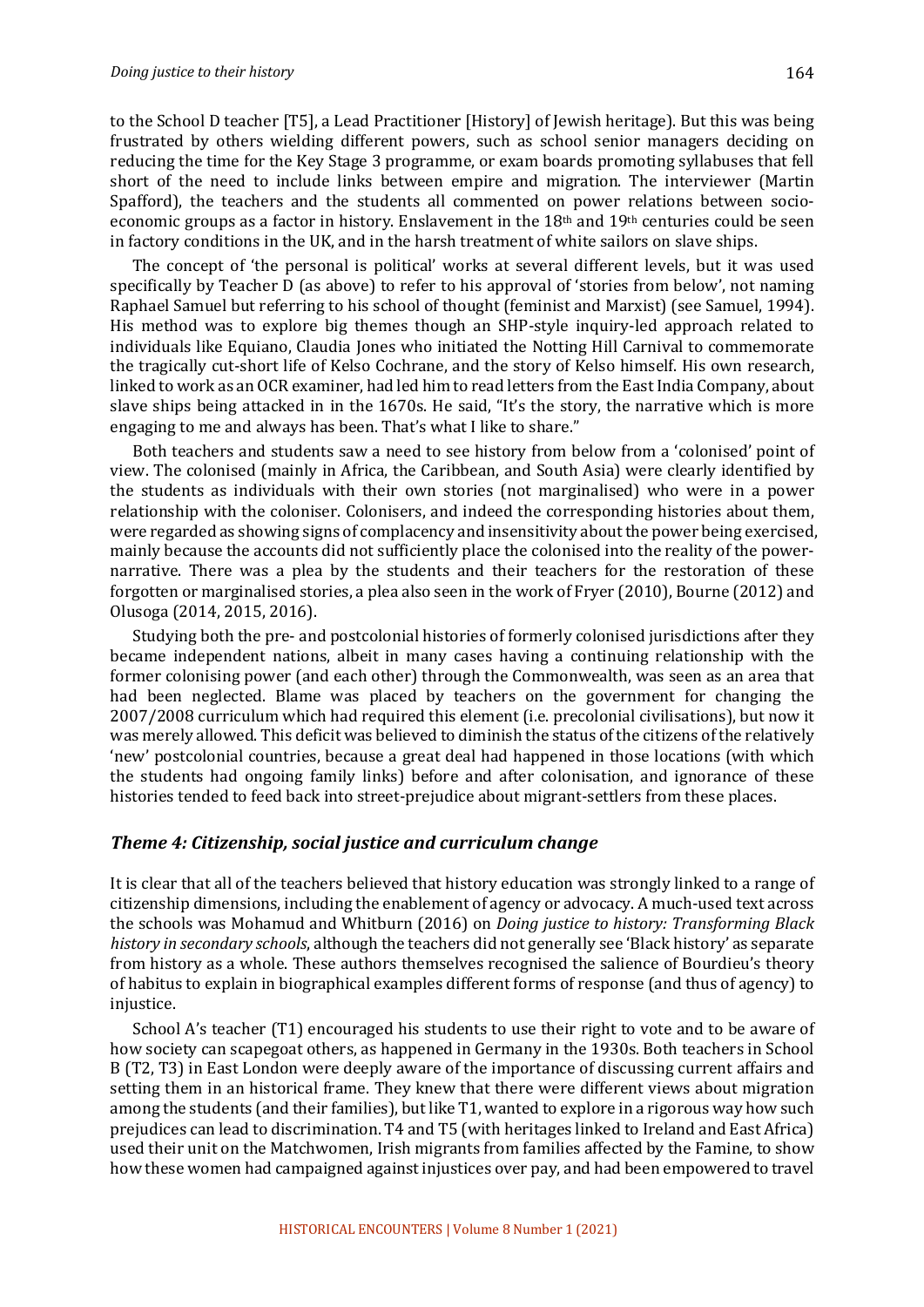#### *Doing justice to their history*

the world to tell their stories. Other stories told in School C about injustice did not have such successful outcomes, such as the Morant Bay rebellion in Jamaica in 1865, which led to the hanging of activist Paul Bogle. Similarly, the narrative about the West India Regiment did not end as expected. The example of Paul Stephenson and the Bristol Bus Boycott was also widely used, significantly because this campaign in 1963 led to changes in employment and housing legislation.

A lack of understanding between communities was seen to have a curriculum basis. The teacher in School D said:

> It absolutely is important *[in a school without diverse intake, also]*. I remember some reports came out in the mid-90s or so about teaching in monocultural communities and some of the biggest challenges in those communities – or in communities that are not particularly well integrated, in Oldham and places like that - part of the reasons why we don't have strong community cohesion in those places is because there is a lack of understanding of where we've come from and how these histories are intertwined and interrelated. For too long the history narrative has been narrow, Eurocentric, male dominated - but we know the arguments about that. That phrase 'being hidden from history' has happened for too long so it needs to be challenged.

In his poem, 'The British – serves  $60$  million', Benjamin Zephaniah  $(2000)$  writes:

Add some unity, understanding, and respect for the future, Serve with justice And enjoy.

*Note: All the ingredients are equally important. Treating one ingredient better than another will leave a bitter unpleasant taste.*

*Warning: An unequal spread of justice will damage the people and cause pain.* Give justice and equality to all. (p. 39)

### **Synthesis and discussion**

This section will briefly examine how the themes relate to each other, in the spirit of relational phenomenology. Double-consciousness is a personal factor which can and does feed into a curriculum dynamic. It had been enthusiastically appropriated by the teachers, even those who did not have BAME backgrounds; and is something that the students brought to their understanding of curriculum, empathising with those adversely affected by unfair power relations. The ability to identify with those at the receiving end of empire, colonisation and even decolonisation, gives them an enhanced sense of perspective and significance. There are strong signs that the teachers were making every effort to construct syllabuses that are relevant to the demographic of their students. The students appreciated this and applied their doubleconsciousness to some of the more mundane British history topics, re-interpreting them, using what one School C student (with heritage links to Ireland/Grenada) called *retro-think*. Another student (with links to Ghana, also in School C) could define her experience of doubleconsciousness as being linked to both the London/British culture and the Ghanaian one. The same student was able to articulate the sense of a need more strongly to connect these elements with her friends in the classroom. The British-Ghanaian teacher in School E was however able to provide the connection by teaching her class a Ga language song which reflected the spirit of independence, and which the class were singing for days afterwards.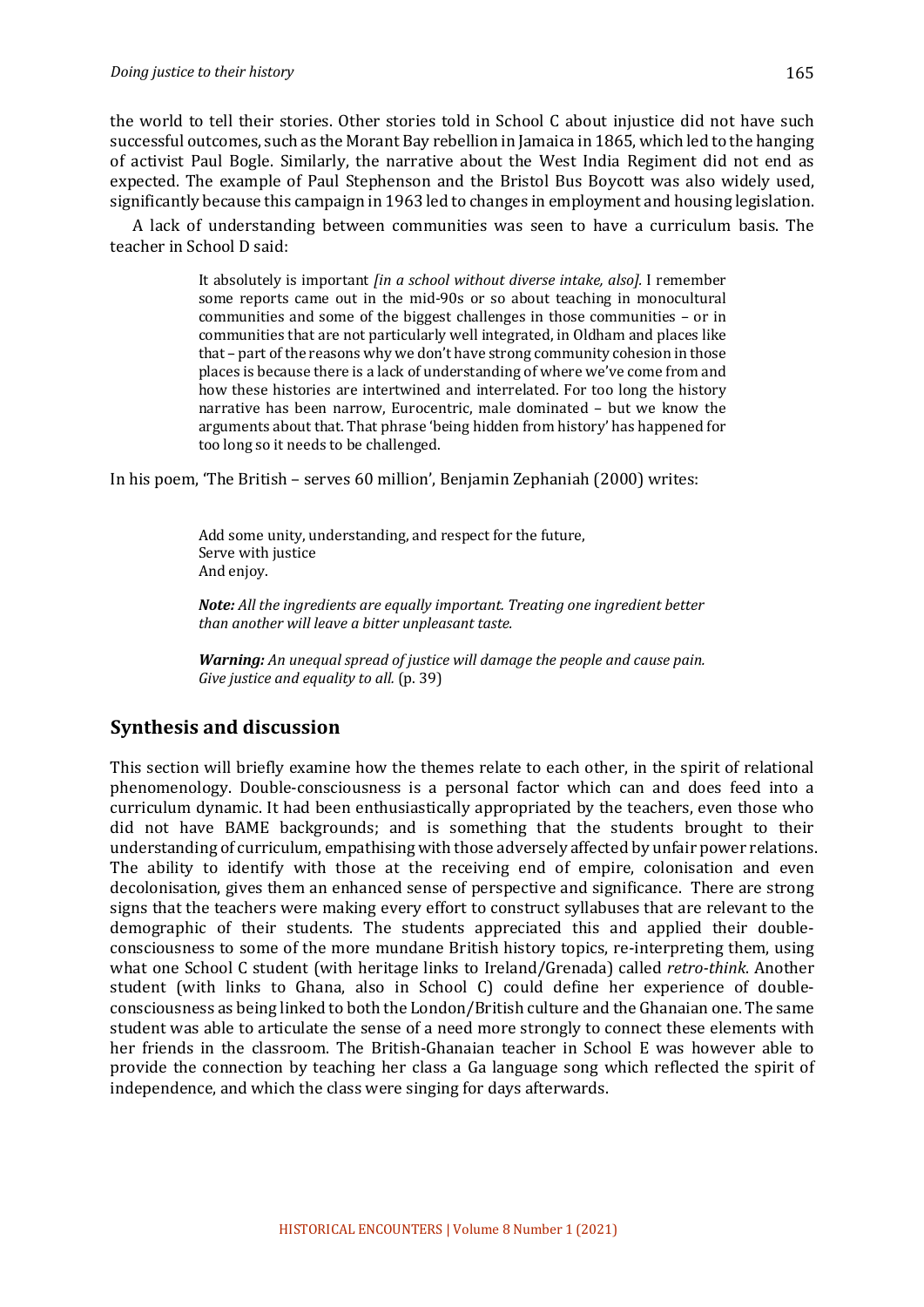### **Conclusions and recommendations**

In many ways the conversations reported on in this study are about the relationship between  $(a)$ a process of assimilating a history curriculum at different age-stages, either pre-exam (Key Stage 3), or exam (i.e. GCSE or A-Level) and (b) aspects of society itself. This process has involved a double or multiple consciousness of significant factors that have come together. The students, their families and their teachers, most of whom are already British citizens or soon will be, are members of a society which they are seeking to influence and change. The critical-dialogic calibrating process brought to the different sets of learning situations seen in these interviewconversations mirrors an expectation of change both in the curriculum and in society. The lifeworld experiences seen in this study show that these two elements need to breathe out to accommodate new narratives and perspectives, and to recognise injustices, recent and in the more distant past. The thinking behind the history section of the Home Office's Life in the UK booklet demonstrates a rather old-fashioned view that the host-society has a fixed history which has to be learnt, whereas what emerges from the exchanges in these five schools is that the positive and deliberate accommodation of new narratives 'from below' organically enriches, contests and unsettles the old canon. The treatment of minorities in society, a long story, reveals a power dynamic experienced personally by many of the interviewees and their families. This is a multifaceted story of society and curriculum facing each other, sometimes uncomfortably – a story that needs to be re-examined and re-defined in schools, for all students who attend them.

The fundamental challenge is for the nation-state itself to process, accommodate, assimilate and reframe the narratives of all its citizens, of whatever ethnicity or colour, and to enable mutual understanding of all people's histories at a national level to reduce prejudice. Both the flaw and in a way the strength in Simon Schama's arguments (2010) at the beginning and end (2013) of the last round of official curriculum debate lay in his stating separately first that migrant-settler groups needed to understand their own histories (he mentioned those from South Asia living in British cities), and second that "history is about other people"  $(2013, n.p)$ , but these two elements need to be stitched together. A *national* history curriculum has to enable and support this conjunction. In this respect a national curriculum is not about national history, it is about finding a suitable curriculum *for* the whole nation. As Teacher D said, these histories which link the core and the periphery, or the colony and metropole are "intertwined and interrelated." And, as the School A eighteen-year old student linked to both St Lucia and Zambia said, what is needed is a unity in diversity, a symbiosis. So, what is becoming an imperative is finding the means whereby these 'intertwinings' can be explored, and this is just as crucial for mono-cultural (i.e. 'white' British) communities as for those with high immigrant-settler numbers. Thus, the recommendations of Wendy Williams (2020) coincide with the priorities of the participants in this study.

### **References**

- Atkinson, W. (2020). *Bourdieu and after: A guide to relational phenomenology*. London: Routledge.
- Ball, S. J. (2015). Education, governance and tyranny of numbers. *Journal of Education Policy,* 30(3), 299-301. https://doi.org/10.1080/02680939.2015.1013271
- Bourne, S. (2012). *The Motherland calls: Britain's Black servicemen & women, 1939-45*. London: The History Press.
- British Broadcasting Company (BBC). (2004-2019). *Who do you think you are?* (Episode guide, episodes 1-16). Retrieved from

https://www.bbc.co.uk/programmes/b007t575/episodes/guide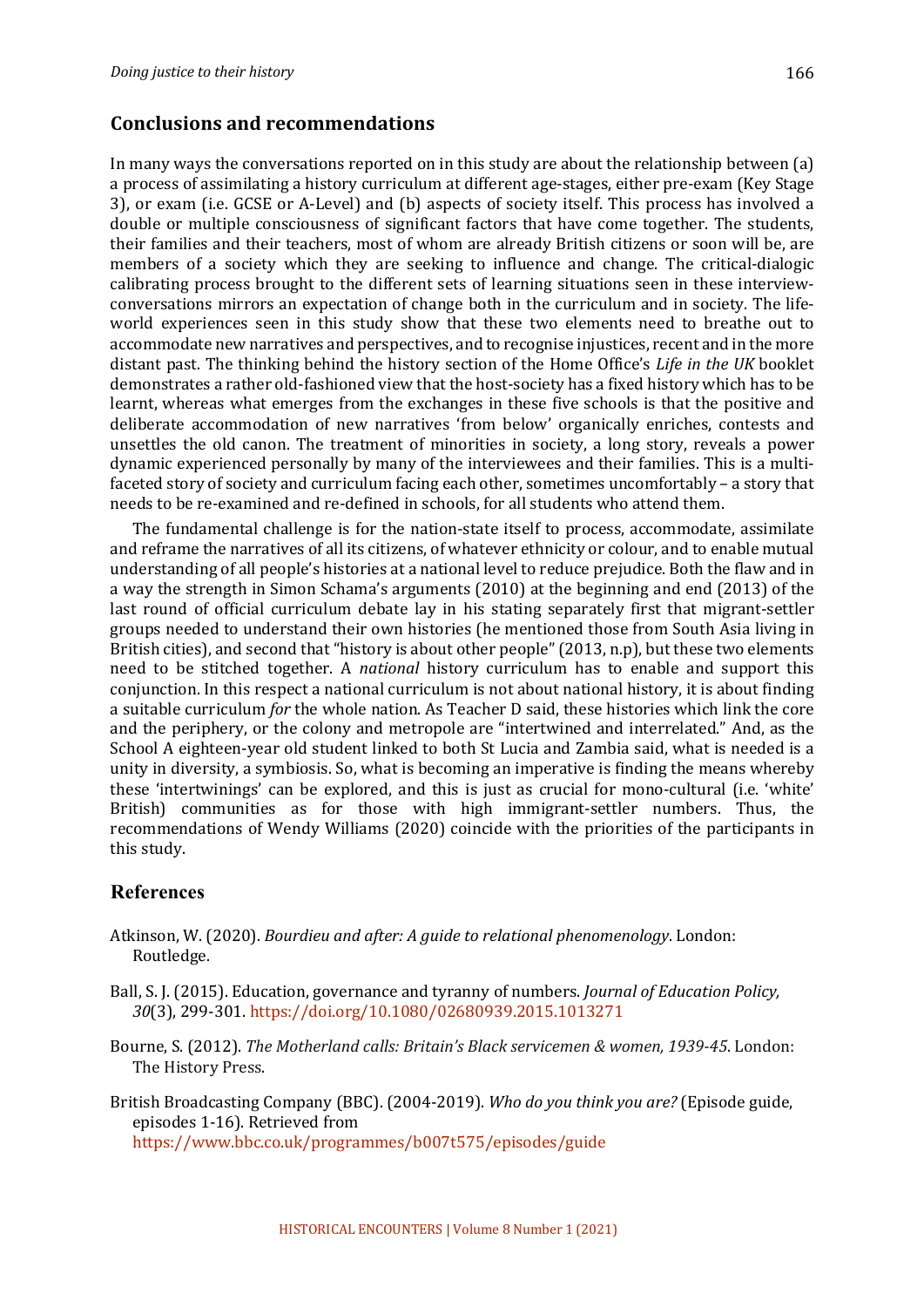- British Broadcasting Company (BBC). (2019). *The Unwanted: The Secret Windrush Files* (first shown 24 June, 2019).
- British Broadcasting Company (BBC) (2018-2020). *House through time* (Episode guide, episodes 1-3). Retrieved from https://www.bbc.co.uk/programmes/b09l64y9/episodes/guide
- Centre for the Study of the Legacies of British Slave-ownership [The] (University College London (UCL) with the Hutchins Centre at Harvard). (n.d.). Legacies of British slave ownership. Retrieved from https://www.ucl.ac.uk/lbs/
- Cooper, F., & Stoler, A. L. (1997). Between metropole and colony: Rethinking a research agenda. In F. Cooper & A.L. Stoler (Eds.), *Tensions of empire: Colonial cultures in a bourgeois world.* Berkeley: University of California Press.
- Du Bois, W. E. B. (2019). *The souls of black folk*. New York: Clydesdale Press. (First published in 1903, by A. C. McClurg & Co., Chicago.)
- Eddo-Lodge, R. (2016). Forming Blackness through a screen. In N. Shukla (Ed.), *The good immigrant* (pp. 77-83). London: Unbound.
- Finlay, L. (2012). Unfolding the phenomenological research process: Iterative stages of 'seeing afresh'. *Journal of Humanistic Psychology,* 53(2), 172-201. https://doi.org/10.1177/0022167812453877
- Fryer, P. (1984/2010). *Staying power: The history of Black people in Britain*. London: Pluto Press.
- Gentleman, A. (2019). *The Windrush Betrayal: Exposing the Hostile Environment*. London: Guardian Faber Publishing.
- Gilroy, P. (1993). *The Black Atlantic: Modernity and double consciousness*. London: Verso.
- Gilroy, P. (2002). *There ain't no black in the Union Jack*. London & New York: Routledge. (First published in 1987, by Unwin Hyman, Ltd.)
- Hall, C. (2002). *Civilising subjects: Metropole and colony in the English imagination 1830-1867*. Cambridge: Polity.
- Hall, C, Draper, N., McClelland, K., Donnington, K., & Lang, R. (2016). *Legacies of British Slave-Ownership*. Cambridge: Cambridge University Press. (See also under Centre for the Study of the Legacies of British Slave-ownership [The], above, for details of linked website.)
- Hansard  $(2020, 20th$  October) House of Commons  $(UK)$  debate on Black History Month. Retrieved from https://hansard.parliament.uk/Commons/2020-10-20/debates/5B0E393E-8778-4973-B318-C17797DFBB22/BlackHistoryMonth
- Historical Association (2020). *Historians call for a review of Home Office Citizenship and Settlement Test*. Retrieved from https://historyjournal.org.uk/2020/07/21/historians-callfor-a-review-of-home-office-citizenship-and-settlement-test/
- Home Office (2013). *Life in the United Kingdom: A guide for new residents*, 3<sup>rd</sup> edition. Norwich: The Stationery Office (TSO) on behalf of the Home Office.
- McIntosh, K., Todd, J., & Das, N. (2019). *Teaching migration, belonging and empire in secondary* schools (TIDE-Runnymede report) (Travel, Transculturality, and Identity in England, c. 1550-1700 (TIDE). UK: The University of Oxford, The University of Liverpool and the European Research Council).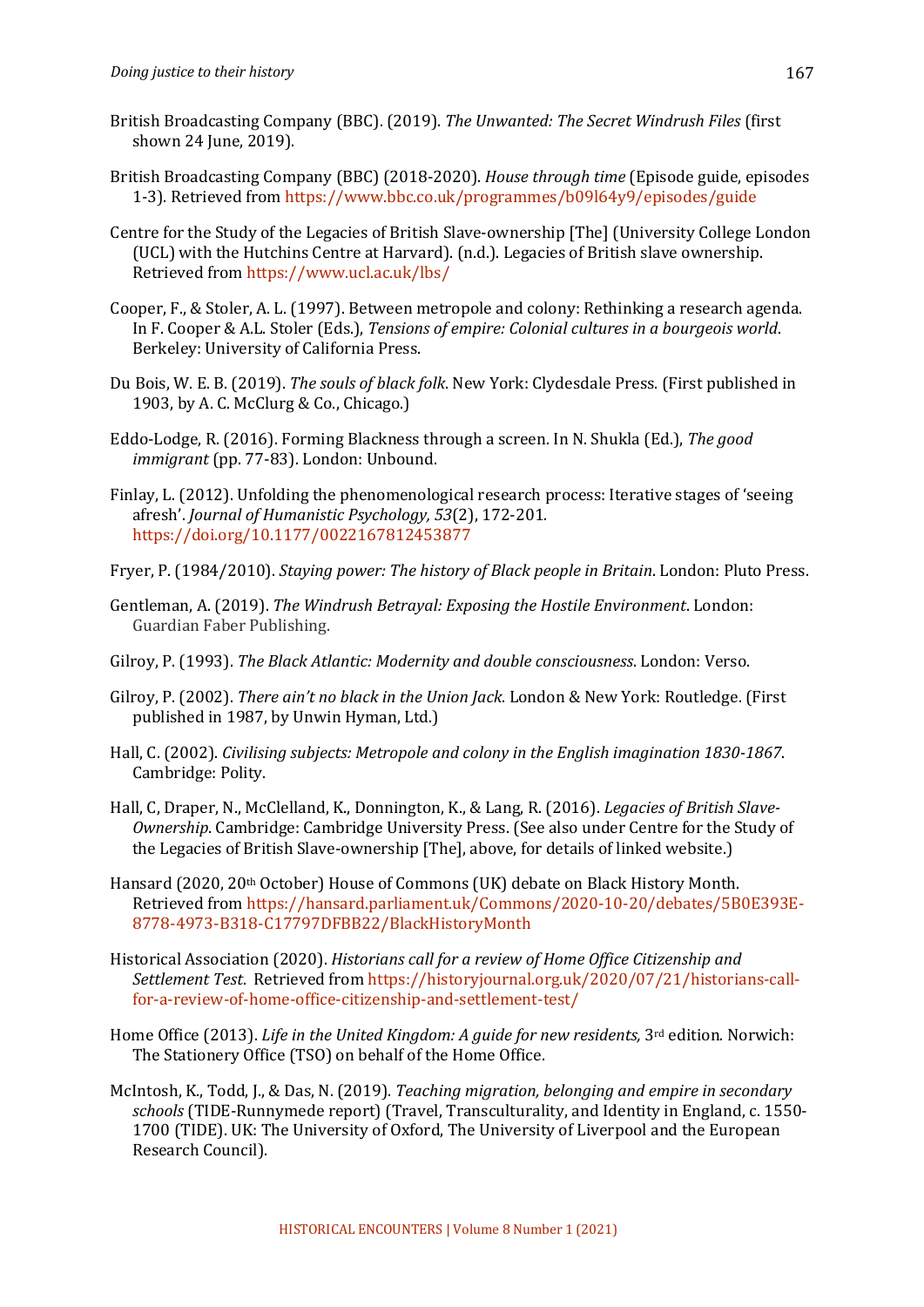- Mohamud, A., & Whitburn, R. (2016). *Doing justice to history: Transforming Black history in* secondary schools. London: University College London (UCL) Institute of Education Press.
- Mycock, A. (2017). After empire: The politics of history education in a post-colonial world. In M. Carretero, S. Berger, & M. Grever, (Eds.), *Palgrave Handbook of Research in Historical Culture* and *Education* (pp.391-410). London: Palgrave Macmillan.
- Olusoga, D. (2014). *The world's war: Forgotten soldiers of empire*. London: Head of Zeus.
- Olusoga, D. (2015). *Britain's forgotten slave-owners*. Two-part BBC2 Documentary (first shown in July).
- Olusoga, D. (2016). *Black and British: A forgotten history*. London: Macmillan.
- Runnymede Trust, University of Manchester, University of Cambridge, and The Arts and Humanities Research Council (2016). Our Migration Story (OMS). Retrieved from https://www.ourmigrationstory.org.uk/
- Sales, A. (2012). *Reconsidering processes of reproduction through learning*. (Doctoral dissertation, University of Sheffield, UK).
- Samuel, R. (1994). *Theatres of memory (Volume I: Past and present in contemporary culture).* London: Verso.
- Schama, S. (2010, 9th November). *Simon Schama: My vision for history in schools*. Guardian. Retrieved from https://www.theguardian.com/education/2010/nov/09/future-historyschools
- Schama, S. (2013). *Simon Schama and Teachers: Our Children, Our History*. Hay Festival Event, 30 May. Retrieved from https://www.hayfestival.com/p-6108-simon-schama-and-teachers.aspx
- *Travel, Transculturality, and Identity in England, c. 1550-1700 (TIDE).* University of Oxford, University of Liverpool and the European Research Council. Retrieved from http://www.tideproject.uk
- Visram, R. (1994). British history: whose history? Black perspectives on British history. In H. Bourdillon (Ed.), *Teaching history* (pp. 53-61). London & New York in association with the Open University: Routledge.
- Visram, R. (2002). *Asians in Britain: 400 years of history*. London: Pluto Press.
- Wa Thiong'o, N. (1986). *Decolonising the mind: The politics of language in African literature.* London: James Currey.
- Williams, W. (2020). *Windrush lessons learned review: An independent review by Wendy Williams.* London: The House of Commons.
- Woolley, M. (2020). *Teaching history in a neoliberal age: Policy, agency and teacher voice.* London & New York: Routledge.
- Zephaniah, B. (2000). The British (serves 60 million). In B. Zephaniah, *Wicked world* (Puffin Poetry) (pp. 38-39). London: Puffin.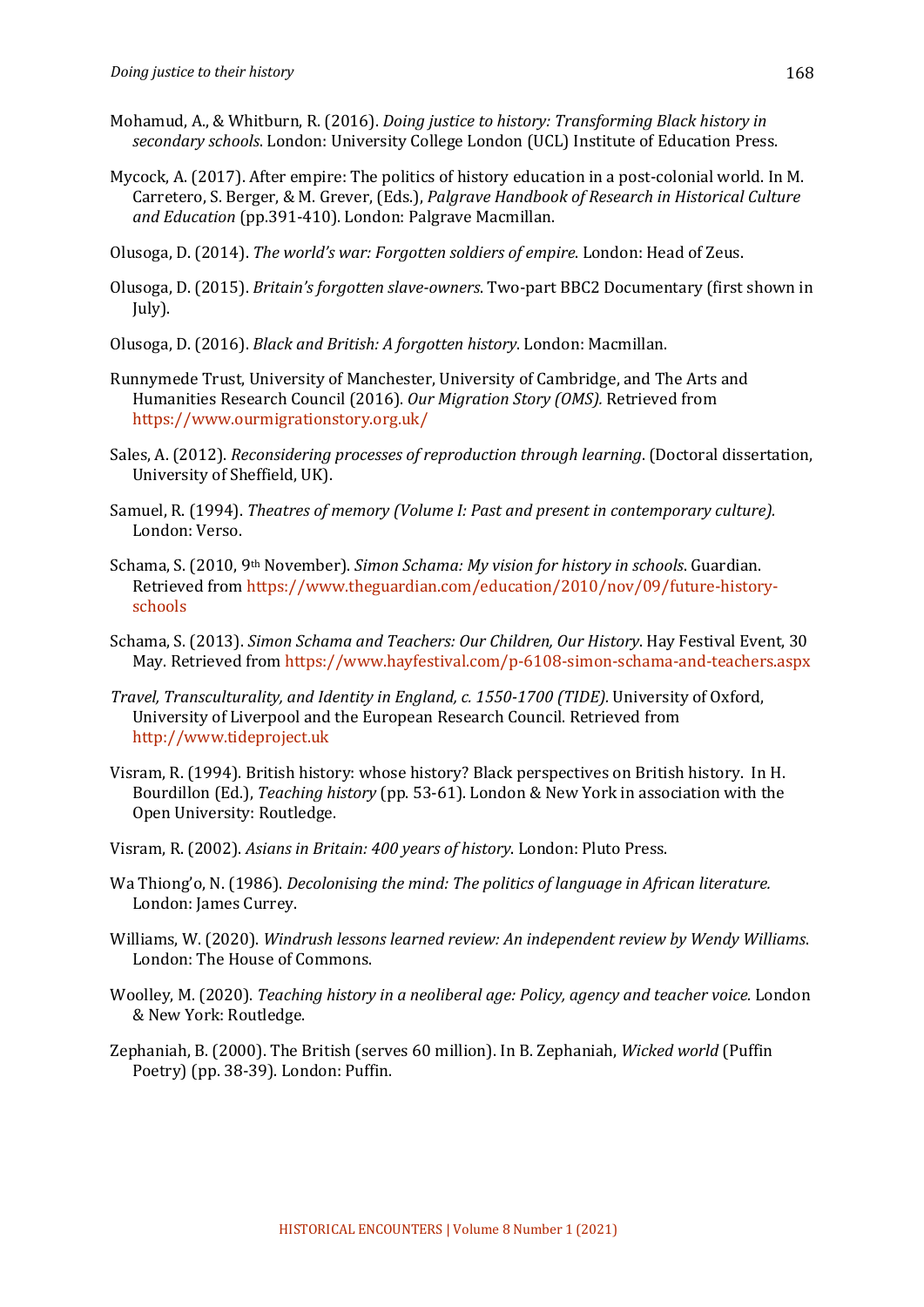# **Appendices**

Table 1: School A students in Y9, Y12 and Y13 and their teacher

| <b>School A</b>                                                            |                               |                                                    |
|----------------------------------------------------------------------------|-------------------------------|----------------------------------------------------|
| State-maintained Catholic Girls' School (all students female) South London |                               |                                                    |
| 30 April 2018                                                              |                               |                                                    |
| Interviewer: Martin Spafford                                               |                               |                                                    |
| Year group                                                                 | Student or teacher identifier | Heritage or heritages of student or teacher        |
| Y9                                                                         | A-F9A                         | Nigeria/St Vincent                                 |
| Y9                                                                         | $B-F9A$                       | Philippines/China                                  |
| Y9                                                                         | $C-F9A$                       | India/Kenya                                        |
| Y9                                                                         | $D-F9A$                       | Dominica/Nigeria/Ireland                           |
| Y12                                                                        | $A-F12A$                      | Sierra Leone/ Liberia/ Guinea/ Jamaica             |
| Y12                                                                        | $B-F12A$                      | Ghana                                              |
| Y12                                                                        | $C-F12A$                      | Uganda                                             |
| Y13                                                                        | $A-F13A$                      | St Lucia/Zambia                                    |
| Y13                                                                        | $B-F13A$                      | Sri Lanka/Portugal                                 |
| Y13                                                                        | $C$ -F <sub>13</sub> A        | Cyprus                                             |
| Y13                                                                        | $D-F13A$                      | Ghana                                              |
| <b>T1</b>                                                                  | A-MT1                         | male teacher, Black British, West African heritage |
|                                                                            |                               | [Nigerian]                                         |
|                                                                            |                               | present at all interviews above)                   |

Table 2: School B Y11 students and their teachers

| <b>School B</b>                                                                  |                               |                                                 |
|----------------------------------------------------------------------------------|-------------------------------|-------------------------------------------------|
| State-maintained Mixed Comprehensive School in East London (all students female) |                               |                                                 |
| 3 May 2018                                                                       |                               |                                                 |
| Interviewer: Martin Spafford                                                     |                               |                                                 |
| Year group                                                                       | Student or teacher identifier | Heritage or heritages of student or teacher     |
| Y11                                                                              | $A-F11B$                      | Somalia                                         |
| Y11                                                                              | $B-F11B$                      | Pakistan                                        |
| Y11                                                                              | $C$ -F11B                     | Algeria                                         |
| T <sub>2</sub>                                                                   | B-FT1                         | Female w/White British heritage Head of History |
|                                                                                  |                               | Present at interview with students              |
| T <sub>3</sub>                                                                   | $B-FT2$                       | Female w/White British heritage history teacher |
|                                                                                  |                               | Present at interview with students              |

Table 3: School C Y11 students and their teachers

| School C                                                                     |                               |                                             |  |
|------------------------------------------------------------------------------|-------------------------------|---------------------------------------------|--|
| State-maintained Catholic Girls' School in West London (all students female) |                               |                                             |  |
| 11 May 2018                                                                  |                               |                                             |  |
|                                                                              | Interviewer: Martin Spafford  |                                             |  |
| Year group                                                                   | Student or teacher identifier | Heritage or heritages of student or teacher |  |
| Y11                                                                          | $A-F11C$                      | Jamaica                                     |  |
| Y11                                                                          | $B-F11C$                      | Ireland                                     |  |
| Y11                                                                          | $C-F11C$                      | India                                       |  |
| Y11                                                                          | $D-F11C$                      | Kenya/Somalia                               |  |
| Y11                                                                          | $E-F11C$                      | Zimbabwe/Nigeria                            |  |
| Y11                                                                          | $F-F11C$                      | Ghana-1                                     |  |
| Y11                                                                          | $G-F11C$                      | Ghana-2                                     |  |
| Y11                                                                          | $H-F11C$                      | Ghana-3                                     |  |
| Y11                                                                          | $I-F11C$                      | Ireland/Grenada                             |  |
| T <sub>4</sub>                                                               | $C$ -FT1                      | Female w/White Irish heritage               |  |
|                                                                              |                               | Present at interview with students          |  |
| T <sub>5</sub>                                                               | $C$ -FT2                      | Female b/Black East African heritage        |  |
|                                                                              |                               | Present at interview with students          |  |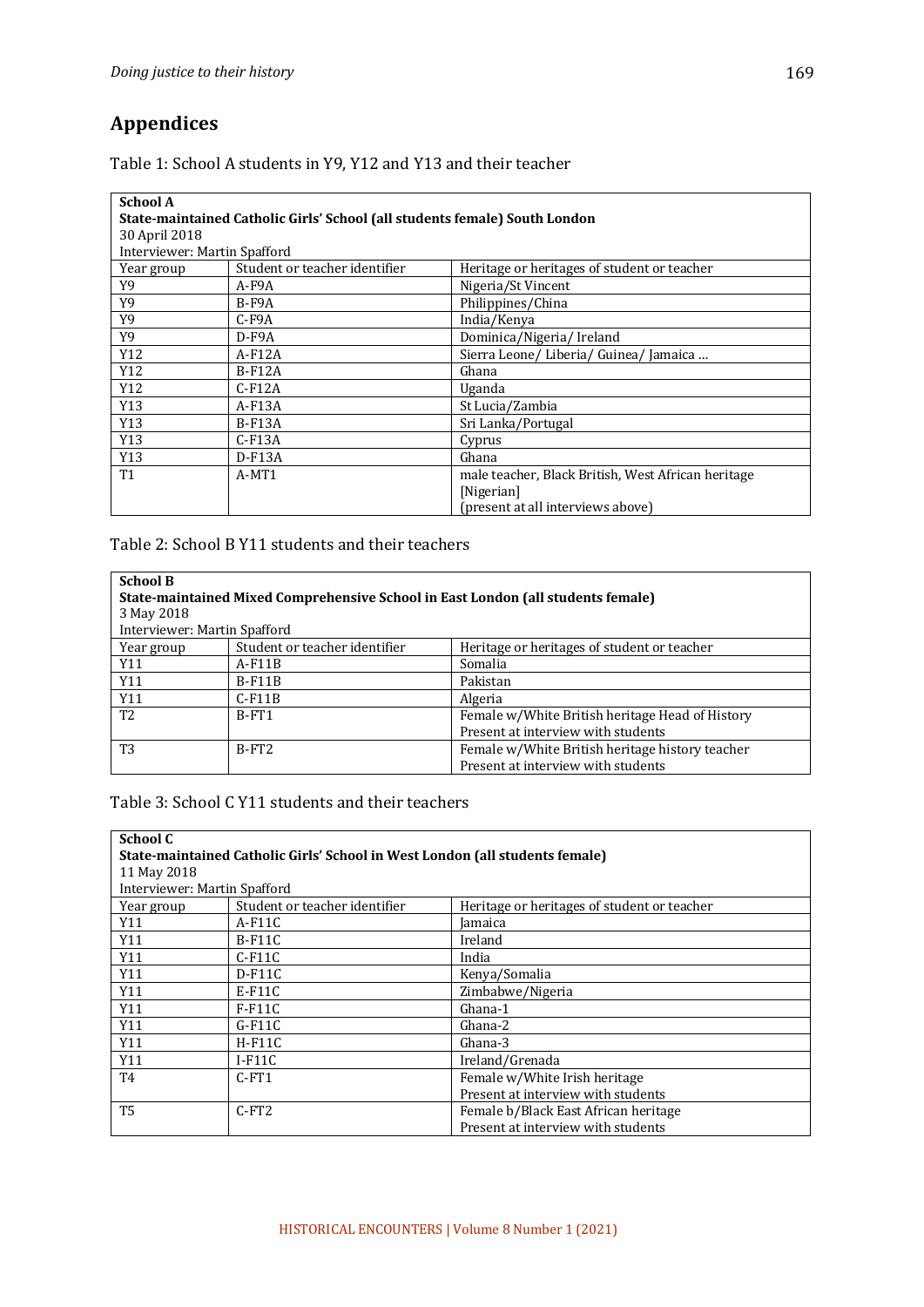### Table 4: School D Y9 students and their teacher

| <b>School D</b><br><b>State-maintained Mixed Comprehensive School in North London</b> |                               |                                                    |  |
|---------------------------------------------------------------------------------------|-------------------------------|----------------------------------------------------|--|
|                                                                                       | 16 May 2018                   |                                                    |  |
| Interviewer: Martin Spafford                                                          |                               |                                                    |  |
| Year group                                                                            | Student or teacher identifier | Heritage or heritages of student or teacher        |  |
| Y9                                                                                    | A-F9D (female)                | São Tomé & Principé/Portugal                       |  |
| Y9                                                                                    | B-F9D (female)                | Somalia/ Yemen/ Saudi Arabia                       |  |
| Y9                                                                                    | C-F9D (female)                | Algeria                                            |  |
| Y9                                                                                    | D-M9D (male)                  | Bangladesh                                         |  |
| Y9                                                                                    | E-M9D (male)                  | Somalia/Yemen                                      |  |
| Y9                                                                                    | F-F9D (female)                | Montserrat/USA                                     |  |
| T <sub>6</sub>                                                                        | $D-MT1$                       | Lead Practitioner (History) male teacher - w/White |  |
|                                                                                       |                               | British (Jewish heritage)                          |  |
|                                                                                       |                               | Present at interview with students                 |  |

### Table 5: School E Y9 students and their teacher

| <b>School E</b>                                            |                               |                                                        |
|------------------------------------------------------------|-------------------------------|--------------------------------------------------------|
| State-maintained Mixed Comprehensive School in East London |                               |                                                        |
| 22 May 2018                                                |                               |                                                        |
| Interviewer: Martin Spafford                               |                               |                                                        |
| Year group                                                 | Student or teacher identifier | Heritage or heritages of student or teacher            |
| Y9                                                         | A-F9E (female)                | India, Jamaica, Dominica, France                       |
| Y9                                                         | B-F9E (female)                | Ghana                                                  |
| Y9                                                         | C-F9E (female)                | Jamaica, Cuba                                          |
| Y9                                                         | D-M9E (male)                  | Vietnam, Cumbria                                       |
| T7                                                         | E-FT1                         | Female Head of History (b/Black British - West African |
|                                                            |                               | [Ghana])                                               |
|                                                            |                               | Present at interview with students                     |

## Table 6: Explanation of school year nomenclature

| School year | Stage related to National Curriculum or examination course                               |
|-------------|------------------------------------------------------------------------------------------|
| Y9          | The third year of secondary education (student ages 13-14). It is officially anyway, the |
|             | last year of Key Stage 3 (KS3), the stage before the GCSE exam course.                   |
| Y11         | The fifth year of secondary education (student ages 15-16). Y11 is the year when GCSE    |
|             | examinations are taken.                                                                  |
| Y12         | The sixth year of secondary education (student ages 16-17). The first of the two A-Level |
|             | vears                                                                                    |
| Y13         | The seventh and usually last year of secondary education (student ages 17-18). The       |
|             | second of the two A-Level years. The results of A-Level (Advanced Level) exams are       |
|             | taken into account when students apply for university.                                   |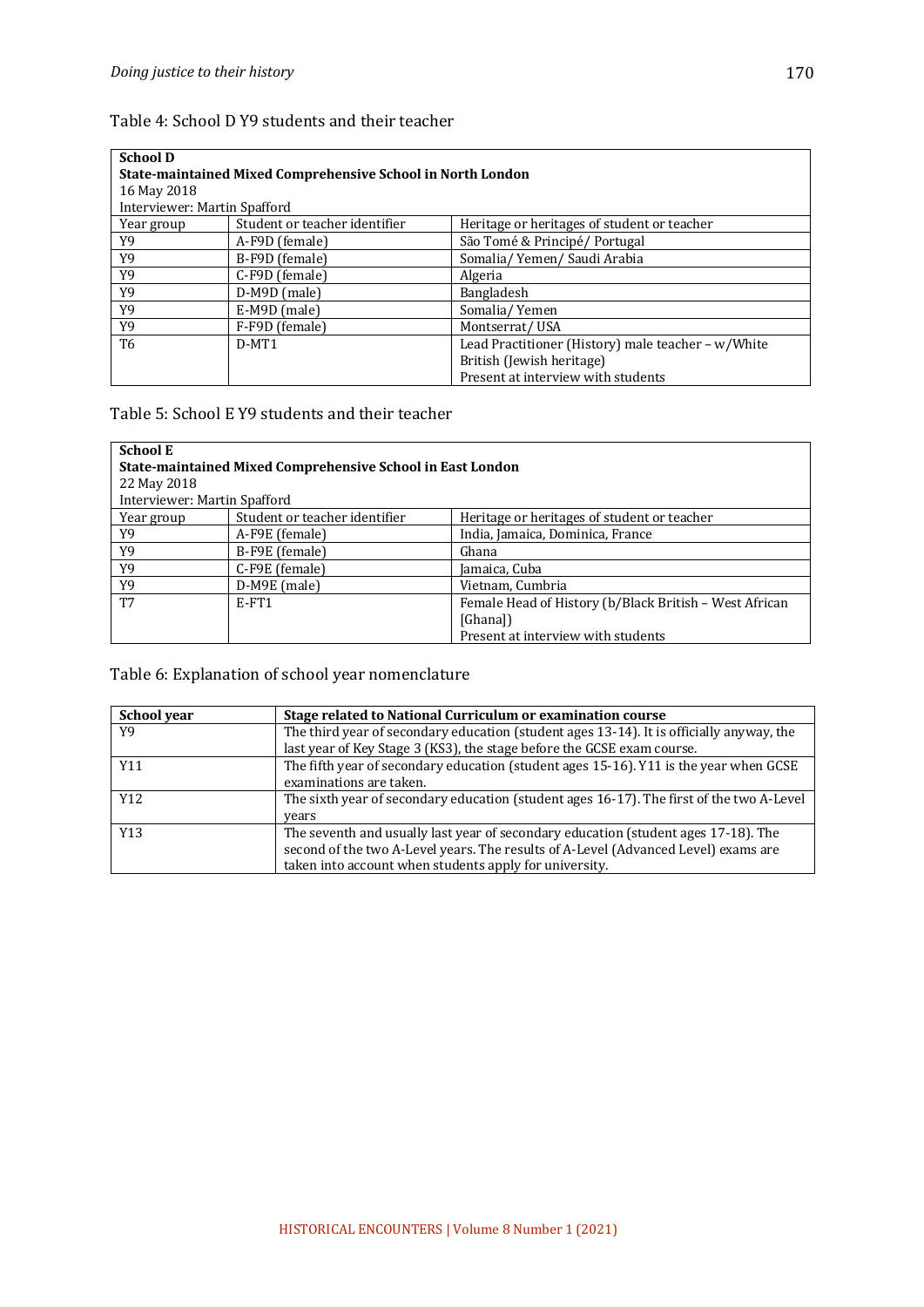| Question<br>number | THEME 1: Double-consciousness: relating their lives to the world                                                                                            |                                                                                                                                                                                                                                                                                                                         |
|--------------------|-------------------------------------------------------------------------------------------------------------------------------------------------------------|-------------------------------------------------------------------------------------------------------------------------------------------------------------------------------------------------------------------------------------------------------------------------------------------------------------------------|
|                    | Student questions                                                                                                                                           | Teacher questions                                                                                                                                                                                                                                                                                                       |
| $\mathbf{1}$       | How do you see the relationship between your own<br>identity and history (e.g. the history of members of<br>your family) and being British in your own way? | Drawing on your own experience of teaching<br>in a BAME community can you see any<br>effective practical solutions to address the<br>need for diversity and inclusion, perhaps<br>also bearing in mind question 4 below?<br>Would some, many or most BAME students<br>believe that they have more than one<br>identity? |
|                    | THEME 2: Curriculum and pedagogy: relating their lives to the curriculum                                                                                    |                                                                                                                                                                                                                                                                                                                         |
| 2.                 | How far do you feel that this is reflected in what you<br>are taught?                                                                                       | In what ways might it be possible to design<br>history education programmes that address<br>not only the necessity to 'cover' the<br>syllabuses or curricula, but which allow for<br>more personalisation to include diversity,<br>related specifically to the make-up of the<br>students in the classes?               |
|                    |                                                                                                                                                             | Are there any landmark events that relate to<br>the<br>questions<br>above<br>about inclusive<br>narratives<br>diversity<br>and<br>that<br>are<br>transnational,<br>supranational<br>or<br>international that many or all BAME<br>students might be able to identity with?                                               |
| 3                  | What examples can you remember of teaching about<br>the history of empire, colonialism and decolonisation,<br>etc?                                          | Can you please give some examples of what<br>historical themes and events around empire,<br>decolonisation, and the Commonwealth are<br>taught?                                                                                                                                                                         |
|                    |                                                                                                                                                             | What particular pedagogic and professional<br>knowledge do you draw upon in teaching<br>themes related to empire and post-<br>colonialism? (This relates to how historical<br>themes<br>and<br>events<br>around<br>empire,<br>decolonisation, and the Commonwealth are<br>taught.)                                      |
|                    | THEME 3: Understanding power relations: relating their understanding of power relations to<br>curriculum and society                                        |                                                                                                                                                                                                                                                                                                                         |
| 4                  | How did you feel about your lessons about empire<br>and the way they were taught?                                                                           | Are you aware of any links between history<br>education debates in the BAME postcolonial<br>contexts with which you are familiar and<br>wider global discourses about history<br>education?                                                                                                                             |
| 5                  | Would you like to see any changes in what is taught?                                                                                                        | Should professional or other bodies (e.g. the<br>Historical Association, SHP, even the Royal<br>Historical Society, or the Commonwealth)<br>was extended to include<br>[this<br>the<br>government] be doing more to ensure more                                                                                         |

Table 7: Student and teacher interview questions organised under themes

diversity in history education? **THEME 4: Citizenship, social justice and curriculum change** 6 If yes, what changes? If they should be, then how or in what way? Have you experienced the need to give citizenship education for BAME students a historical dimension that they can identify with?

Table 8: Overarching methodology: Habitus-Field relational phenomenology as a way of exploring 'decolonising the curriculum'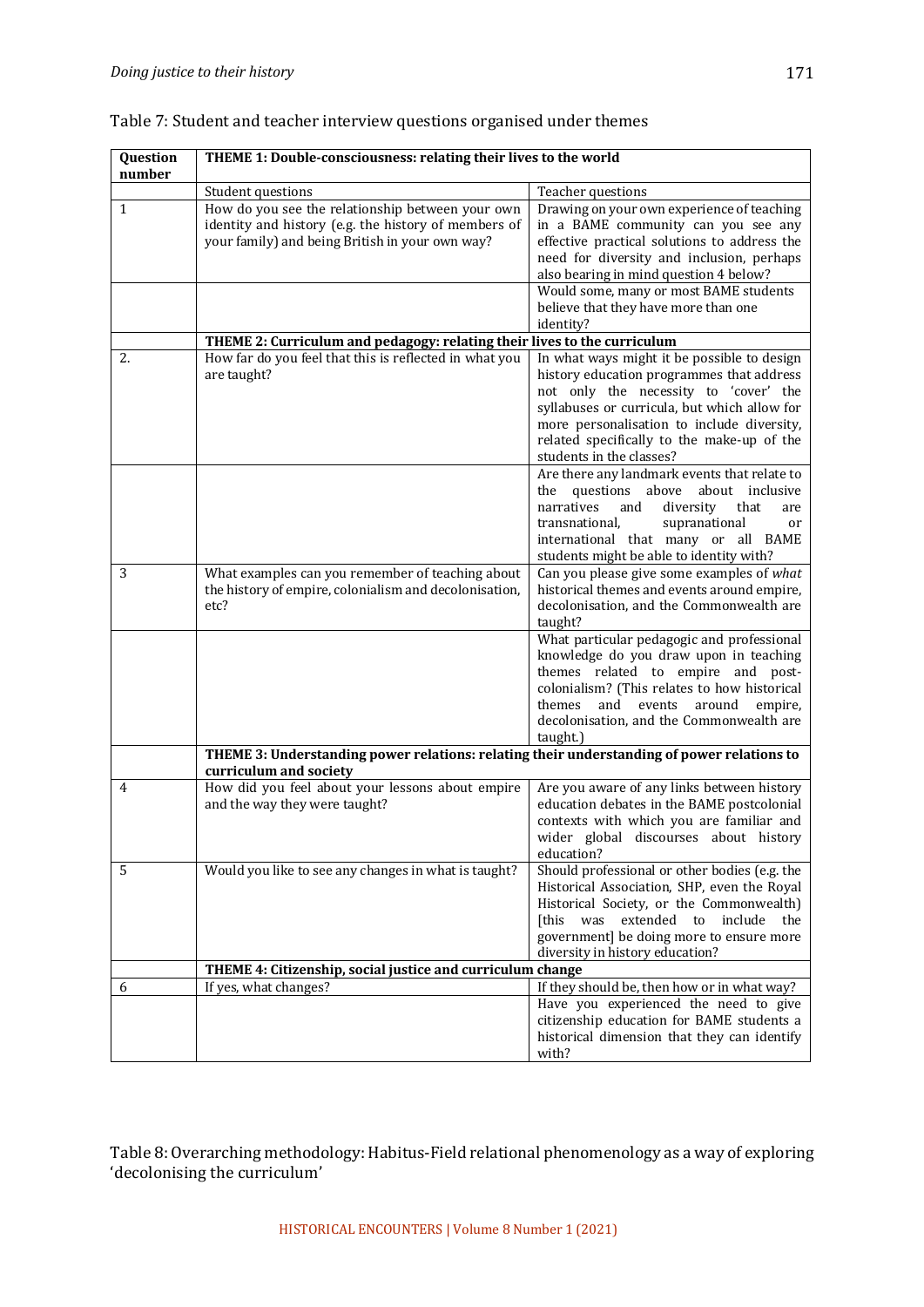| <b>Habitus</b>                                                                                                                                                                                                                                                                                                                                      | <b>Element of relational</b>                                                                                                                                | <b>Field</b>                                                                                                                                                                                                                              |
|-----------------------------------------------------------------------------------------------------------------------------------------------------------------------------------------------------------------------------------------------------------------------------------------------------------------------------------------------------|-------------------------------------------------------------------------------------------------------------------------------------------------------------|-------------------------------------------------------------------------------------------------------------------------------------------------------------------------------------------------------------------------------------------|
| <b>Habitus 1</b><br>Human consciousness<br>(including double or multiple<br>consciousness[es]) and<br>locational awareness gained<br>through personal and family<br>experience (students) or<br>through personal and<br>professional experience<br>(teachers) (life-world                                                                           | phenomenology<br>Relating their lives to the<br>world and others<br>[Theme 1]<br>Relating their lives to the<br>curriculum<br>[Theme 2]                     | Field 1<br>The life-world experiences of<br>others in the immediate, wider<br>and global 'demographic' in time<br>and space<br>Field 2<br>What is taught and learnt about<br>empire, colonisation and<br>decolonisation in school history |
| experience)<br><b>Habitus 2</b><br>Personal and professional<br>experiences and<br>understandings of power<br>relationships in everyday life,<br>in the family, in school, as<br>encountered in the history<br>curriculum, and in the wider<br>society (including everyday<br>understandings of identity,<br>plurality, diversity and<br>inclusion) | Relating their<br>understanding of power<br>relations to curriculum and<br>society<br>[Theme 3]                                                             | Field 3<br>Fields in which power relations<br>are at play: in everyday life, in the<br>family, in school, as encountered<br>in the history curriculum, and in<br>the wider society                                                        |
| Habitus 3<br>A personal and professional<br>sense of justice and<br>commitment to change related<br>to inequalities in the wider<br>society                                                                                                                                                                                                         | Relating the students' and<br>teachers' sense of social<br>justice and commitment to<br>change to power relations in<br>curriculum and society<br>[Theme 4] |                                                                                                                                                                                                                                           |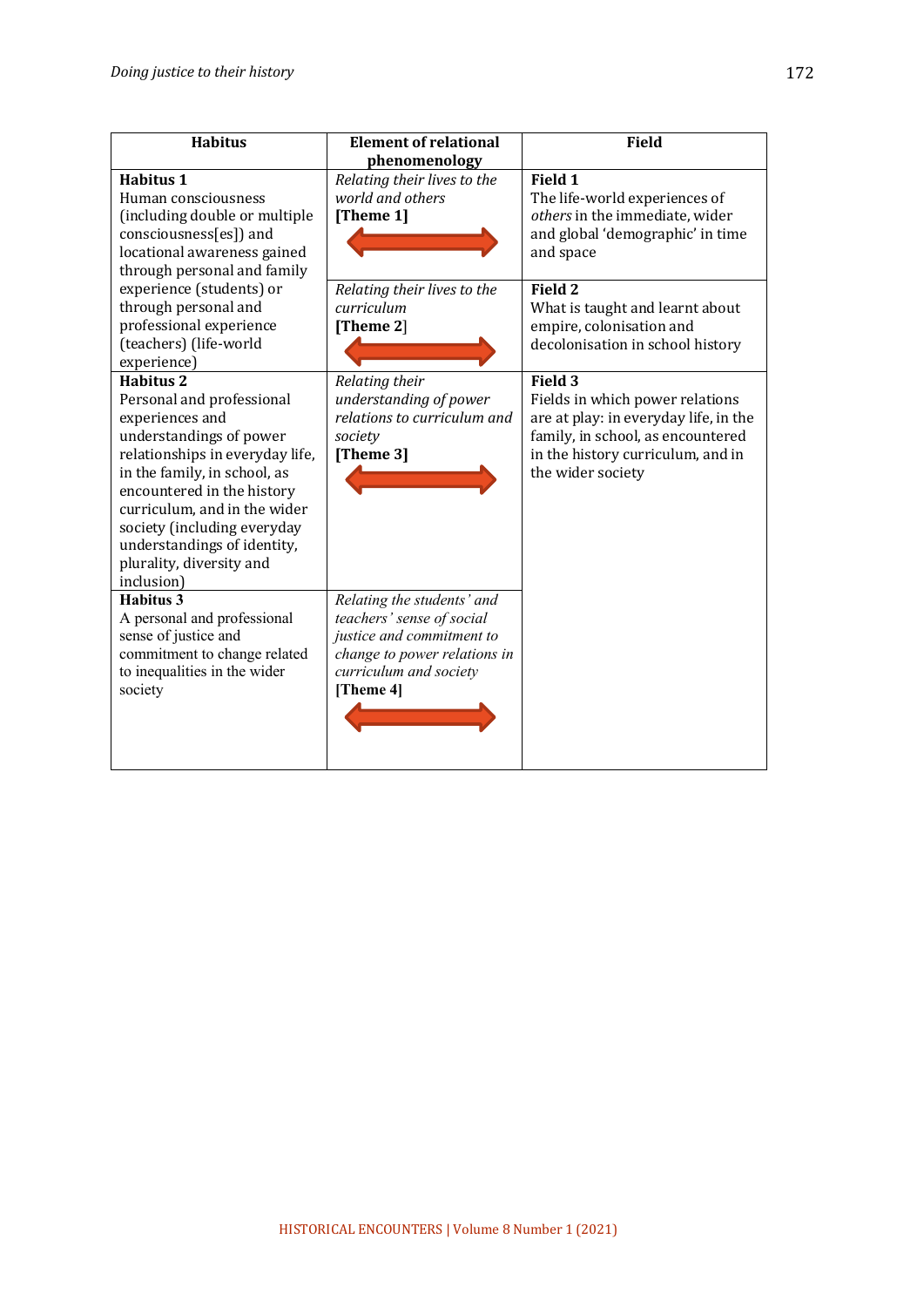Table 9: Overall research question, theme-related sub-questions and focus of work based on relational phenomenology

| <b>Overall research question</b> | How are the habitus-field relationships in Table 8 as related phenomena             |  |
|----------------------------------|-------------------------------------------------------------------------------------|--|
|                                  | explicated both holistically and dialectically in the context of these four sets of |  |
|                                  | theme-related questions as a way of exploring 'decolonising the curriculum'?        |  |
|                                  | Themes, theme-related sub-questions and related phenomena                           |  |
| Theme 1                          | 1. Double-consciousness: relating their lives (habitus 1) to the world              |  |
|                                  | $_{\text{field 1}}$                                                                 |  |
|                                  | How are the phenomena of and relationships between 'metropole and colony'           |  |
|                                  | (or core and periphery) explored in the conversations in accounts of the life-      |  |
|                                  | world experiences of the students and their teachers?                               |  |
| Theme 2                          | 2. Curriculum and pedagogy: relating their lives (habitus 1) to the                 |  |
|                                  | curriculum (field 2)                                                                |  |
|                                  | How are the phenomena/relationships (in Theme 1) reflected or developed in          |  |
|                                  | the conversations as factors in decolonising the curriculum and the associated      |  |
|                                  | pedagogy?                                                                           |  |
|                                  | (i) curriculum: how are the existing frameworks within which the colonisation,      |  |
|                                  | imperial and decolonisation elements appear in the history curriculum               |  |
|                                  | experienced by these students and enacted by their teachers?                        |  |
|                                  | (ii) pedagogy: what pedagogical methods are discussed and which are seen            |  |
|                                  | being most effective?                                                               |  |
| Theme 3                          | 3. Understanding power relations: relating their understanding of power             |  |
|                                  | relations (habitus 2) to curriculum and society (field 3)                           |  |
|                                  | (i) To what extent is the personal also political in the perceptions of these       |  |
|                                  | students and their teachers? (related to everyday understandings of the power       |  |
|                                  | relations behind the workings of identity, plurality, diversity and inclusion)      |  |
|                                  | (ii) How do teachers and students work together to achieve agency and see           |  |
|                                  | themselves in the narrative?                                                        |  |
| Theme 4                          | 4. Citizenship, social justice and curriculum change: relating the students'        |  |
|                                  | and teachers' sense of justice and commitment to change (habitus 3) to              |  |
|                                  | curriculum and society (field 3)                                                    |  |
|                                  | How do citizenship dimensions related to reflections about justice, inequality      |  |
|                                  | and curriculum change emerge as observations, concerns or recommendations           |  |
|                                  | from the conversations (not just for BAME students but for all English or even      |  |
|                                  | all UK students)?                                                                   |  |